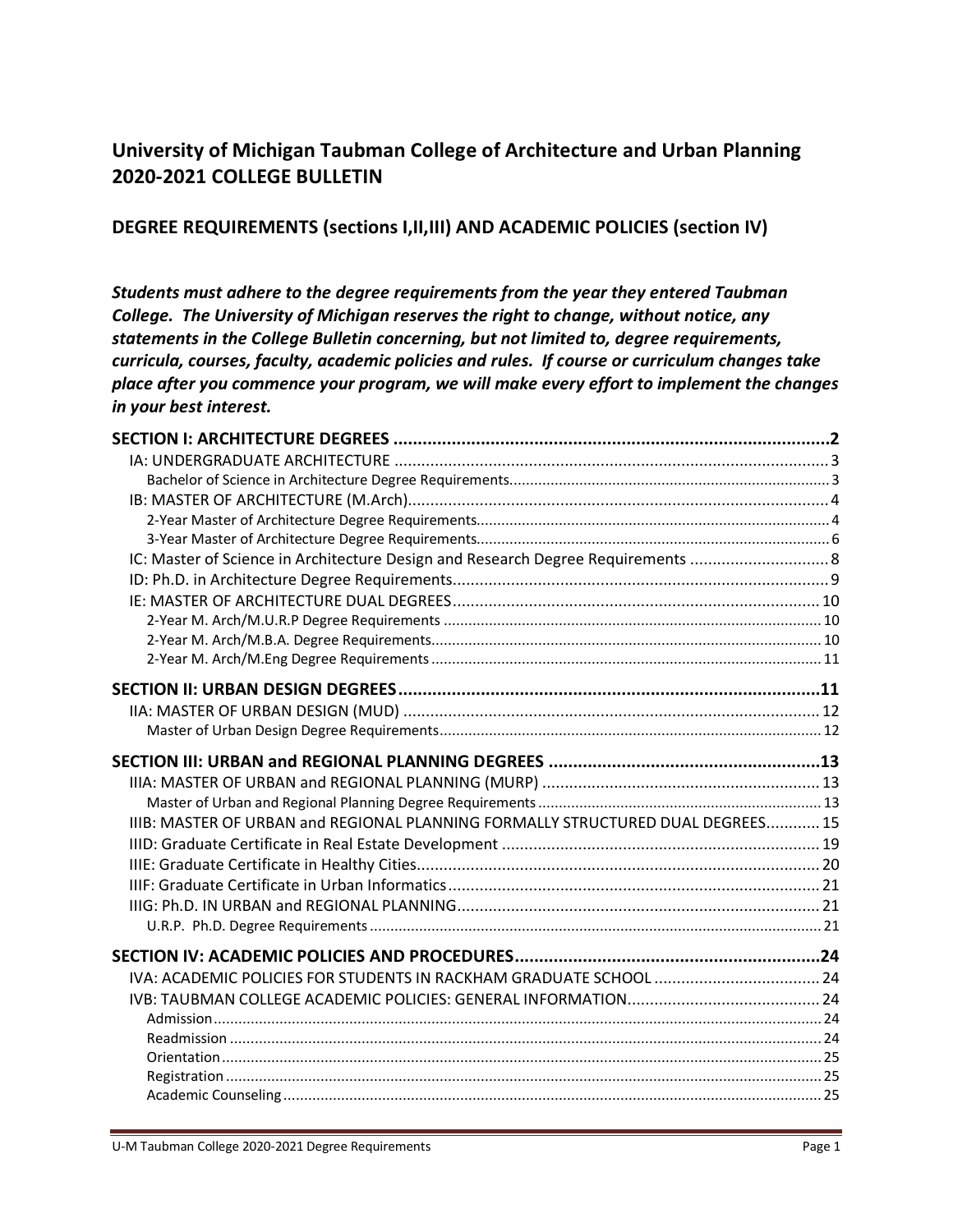| Repeating Courses in the Master of Architecture Degree and Master of Urban Design26 |  |
|-------------------------------------------------------------------------------------|--|
|                                                                                     |  |
|                                                                                     |  |
|                                                                                     |  |
|                                                                                     |  |
|                                                                                     |  |
|                                                                                     |  |
|                                                                                     |  |
|                                                                                     |  |
|                                                                                     |  |
|                                                                                     |  |
|                                                                                     |  |
|                                                                                     |  |
|                                                                                     |  |
|                                                                                     |  |
|                                                                                     |  |
|                                                                                     |  |
|                                                                                     |  |
|                                                                                     |  |
|                                                                                     |  |
|                                                                                     |  |
|                                                                                     |  |
| IVF: TAUBMAN COLLEGE ACADEMIC POLICIES: GRADUATE ARCHITECTURE HONORS31              |  |
|                                                                                     |  |
|                                                                                     |  |
|                                                                                     |  |
|                                                                                     |  |
|                                                                                     |  |
|                                                                                     |  |
|                                                                                     |  |
|                                                                                     |  |
|                                                                                     |  |
|                                                                                     |  |

Students must adhere to the degree requirements from the year they entered Taubman College. The University of Michigan reserves the right to change, without notice, any statements in the College Bulletin concerning, but not limited to, degree requirements, curricula, courses, faculty, academic policies and rules. If course or curriculum changes take place after you commence your program, we will make every effort to implement the changes in your best interest.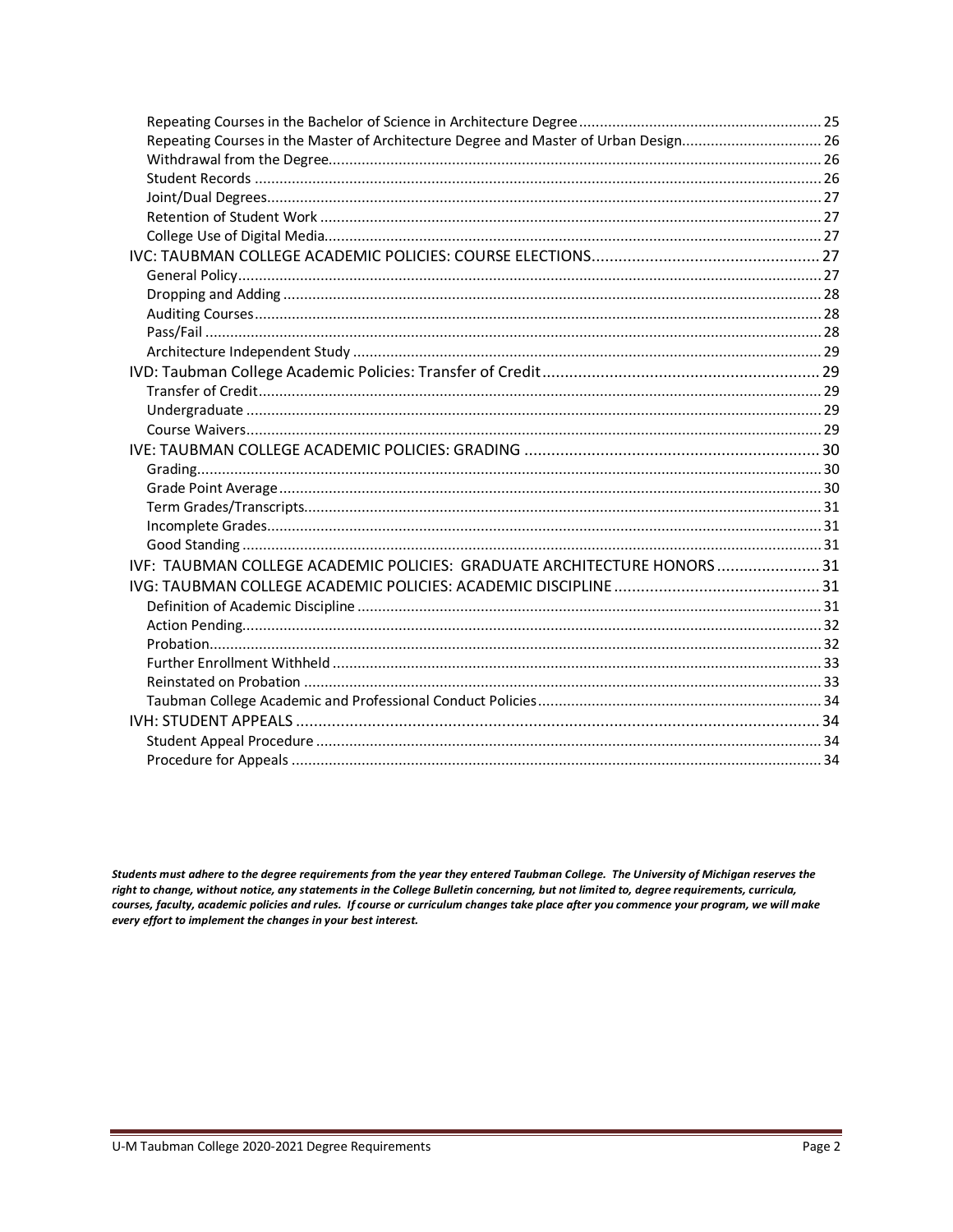# **SECTION I: ARCHITECTURE DEGREES**

## **IA: UNDERGRADUATE ARCHITECTURE**

#### **Bachelor of Science in Architecture Degree Requirements**

In order to qualify for the Bachelor of Science degree, a student must meet the following requirements:

- 1. Complete a minimum of 124 credit hours, of which a minimum of 50 credit hours, including a minimum of 45 credit hours in architecture courses, must be earned while the student is enrolled in Taubman College
- 2. Complete all required courses and distribution requirements specified for the freshman and sophomore years and all required architecture courses specified for the junior and senior years, as listed under "Sample Schedule."
- 3. For courses taken within the University of Michigan you must earn a passing grade (D or better) in each required architecture course, in each required pre-professional course (art, English, mathematics, and physics), and in each course used to fulfill liberal arts distribution requirements (digital drawing, humanities, natural sciences, and social sciences). For courses taken at another institution a student must receive a C or better to have the course transferred into the University of Michigan Taubman College of Architecture and Urban Planning. Online course are not transferable.
- 4. Earn a minimum cumulative grade point average of 2.0 (C) for all required architecture courses.
- 5. Earn a minimum cumulative grade point average of 2.0 (C) for all courses taken while enrolled in the college.

All students expecting to receive the B.S. degree are required to apply to graduate on Wolverine Access. This should be done at least three months in advance of the expected date of graduation. Students who meet this deadline will have their names published in the Commencement Program. Faculty advisors and administrators can assist students in planning their course schedules, but the student is ultimately responsible for meeting all program and degree requirements. If degree requirements are not completed for the commencement period to which the student has applied on Wolverine Access, a student must apply again on Wolverine Access to be considered for graduation at a subsequent commencement date.

#### **Bachelor of Science in Architecture Core Courses**

| Arch 442 Architectural Design 4 | 6 |
|---------------------------------|---|
|                                 |   |
| Arch 324 Structures 2           |   |
|                                 |   |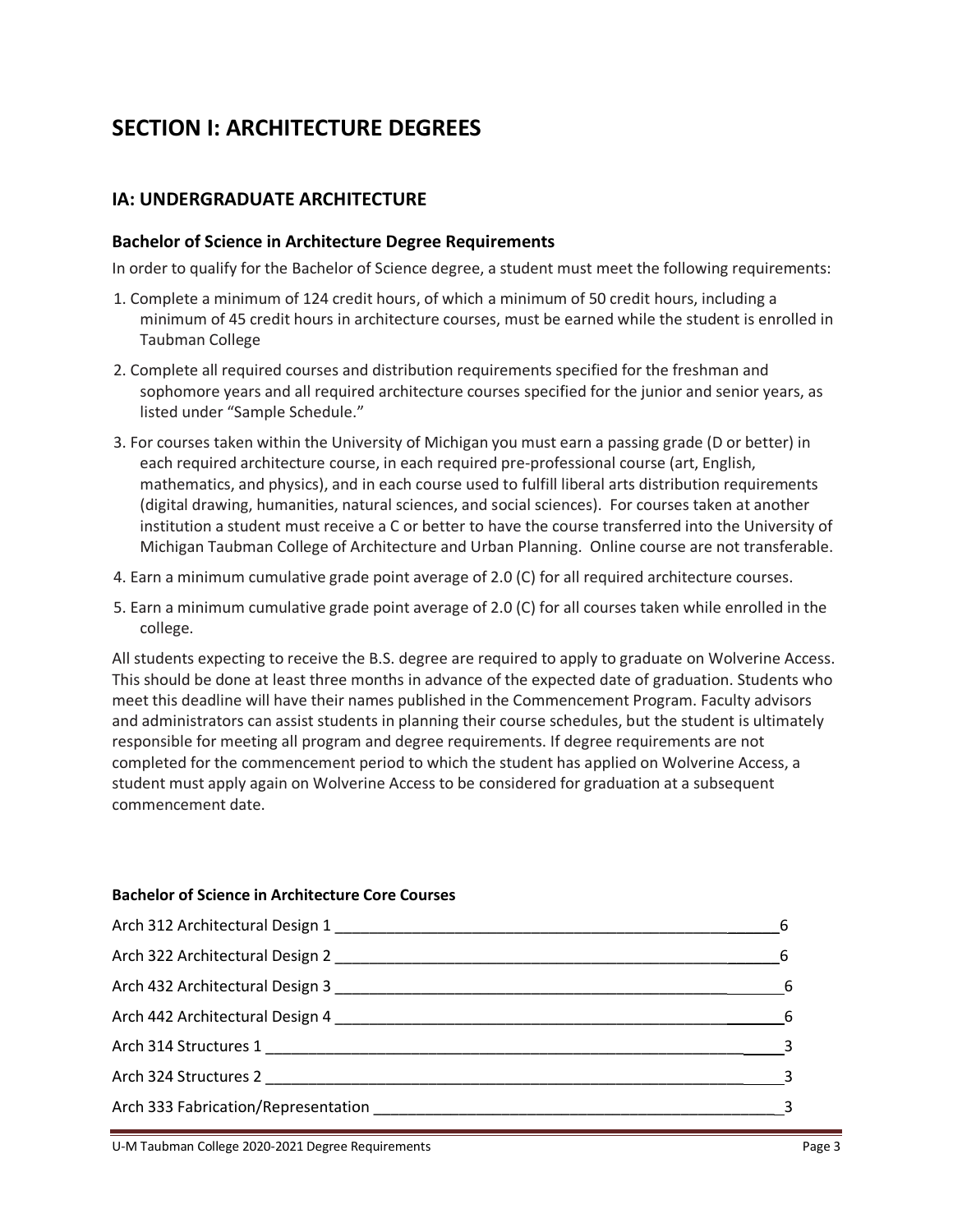| $\sim$ 3                   |
|----------------------------|
| $\overline{\phantom{a}}$   |
| $\sim$ 3                   |
| 3                          |
| $\sim$ 3                   |
| $\overline{\mathbf{3}}$    |
| $\overline{\phantom{a}}$ 3 |

\*If these courses were not taken prior to entering the degree they must be completed during your studies in the Architecture Program.

## **IB: MASTER OF ARCHITECTURE (M.Arch)**

## **2-Year Master of Architecture Degree Requirements**

Students must earn 60 credit hours and satisfactorily complete the required courses before a degree is granted. No transfer credit is accepted for graduate level coursework from other institutions.

Specifically, a student must complete:

- Four courses (24 credit hours) of architectural design (Arch 552, Arch 562, Arch 662, and Arch 672).
- Seven courses (21 credit hours) of specific required architecture courses (Arch 515 Sustainable Systems, Arch 516—Architectural Representation, Arch 527 – Integrative Systems, Arch 537 – Fabrication, Arch 572—Architectural Theory and Criticism, Arch 583—Professional Practice, and Arch 660—Thesis Development Seminar)
- Three courses (9 credit hours) of 500/600 level elective architecture courses
- Two courses (6 credit hours) of either elective architecture courses or non-architecture cognate courses ordinarily at the graduate level.

## **Important Notes about M.Arch Degree Requirements:**

- It is strongly recommended that all required courses be taken in the terms suggested in the 2-Year M.Arch sample schedule online. Class sizes are limited and those students taking a required course out of the suggested sequence may find that space in some required courses is not available in the preferred term.
- Arch 583, Professional Practice is offered both fall and winter terms. Students can select when they would like to take this course depending on space available.
- No more than six hours of Tutorial Studies (Arch 593 and Arch 600) can be counted toward the 60 hour minimum.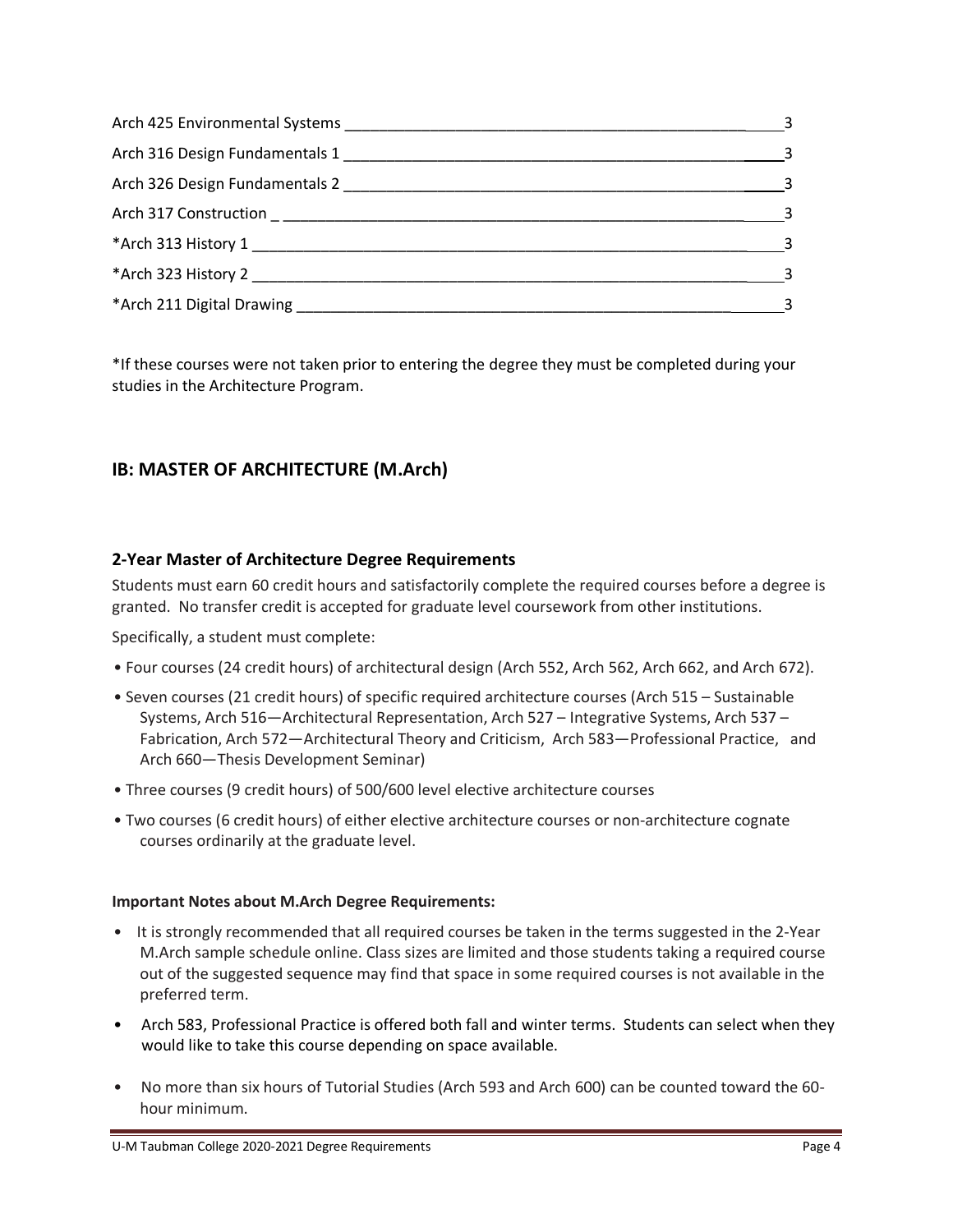- Students who enter the first year of the 2-Year option may not elect required undergraduate architecture courses for credit.
- The one credit hour courses, Arch 993 Teaching Methods for GSIs, and Arch 690 Architectural Curriculum Practical Training, cannot be counted towards graduation requirements.
- ELI 530 does not count toward the required 60 credit hours.
- A student must complete the 60 credit hours required for the M.Arch degree with a cumulative GPA of 3.0 or above and with a grade of C- or better in each required architecture course.

The student's faculty advisor must approve all course elections, including electives and 500/600 level architecture courses, on a program planning form. The program planning form is placed on file with the college registrar and is used to finalize degree requirements at the time of graduation. In addition, all students expecting to receive the Master of Architecture Degree are required to apply to graduate in Wolverine Access. This should be done at least three months in advance of the expected date of graduation. Students who meet this deadline will have their names published in the commencement program. Faculty advisors and administrators can assist a student in planning course schedules, but the student is ultimately responsible for meeting all program and degree requirements. If degree requirements are not completed for the commencement period to which the diploma application has been filed, a student must complete a new diploma application to be considered for graduation at a subsequent commencement date.

#### **2 Year Core Courses**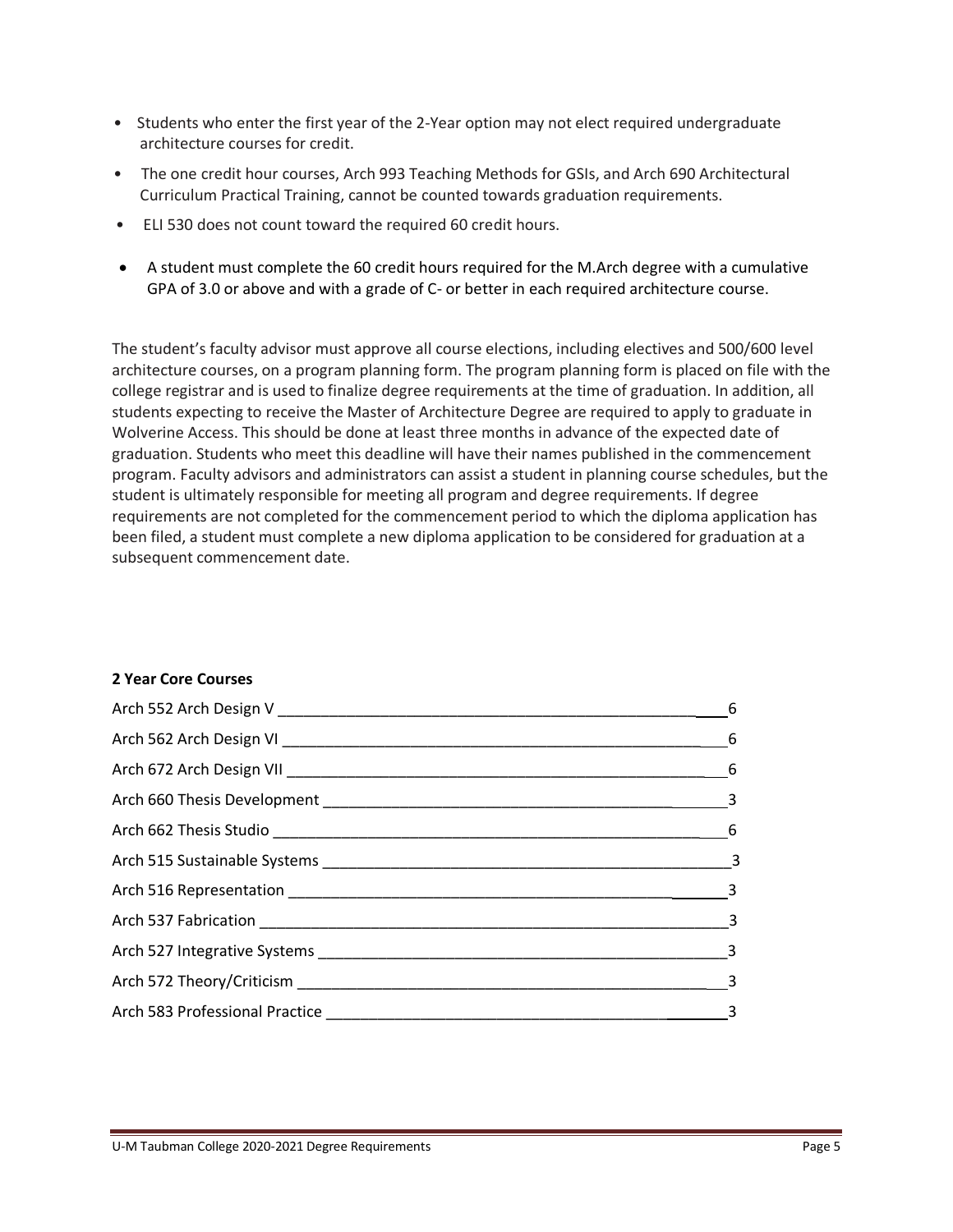## **3-Year Master of Architecture Degree Requirements**

In order to qualify for the 3-Year option Master of Architecture degree, a student must complete a minimum of 105 credit hours while enrolled in Taubman College, in addition to satisfactorily completing the two pre-requisite courses: Calculus 1 and Physics 1 (lecture and lab). No transfer credit is accepted for graduate level coursework from other institutions.

Specifically a student must complete:

- Seven courses (42 credit hours) of Architectural Design (Arch 402, Arch 412, Arch 422, Arch 552, Arch 562, Arch 662, Arch 672).
- Seven courses (21 credit hours) of specific required architecture courses (Arch 515 Sustainable Systems, Arch 516—Architectural Representation, Arch 527 – Integrative Systems, Arch 537 – Fabrication, Arch 572—Architectural Theory and Criticism, Arch 583—Professional Practice, and Arch 660—Thesis Development Seminar)
- Two courses (6 credit hours) in History of Architecture (Arch 413 and an Arch History Elective course)
- One course (3 credit hours) Environmental Systems, (Arch 425)
- Two courses (6 credit hours) in Structures, (Arch 314 and Arch 324).
- One course (3 credit hours) in Design Fundamentals, (Arch 416).
- One course (3 credit hours) in Construction (Arch 417).
- Five courses (15 credit hours) selected from 500/600 level architecture electives.
- Two courses (6 credit hours) selected from architecture or non-architecture cognate courses ordinarily at the graduate level.

#### **Notes:**

- Students should make every effort to take all required courses in the terms suggested in the sample schedule. Class sizes are limited and space may not be available in the preferred term for students taking required courses out of the recommended sequence.
- Arch 583, Professional Practice is offered both fall and winter terms. Students can select when they would like to take this course depending on space available.
- No more than six hours of tutorial studies (Arch 593, Arch 600) can be counted toward the 105-hour minimum
- The student must earn a cumulative GPA of 3.0 or above, with a grade of C- or better in each required architecture course
- All required 300- and 400-level architecture courses should be completed by the end of the first year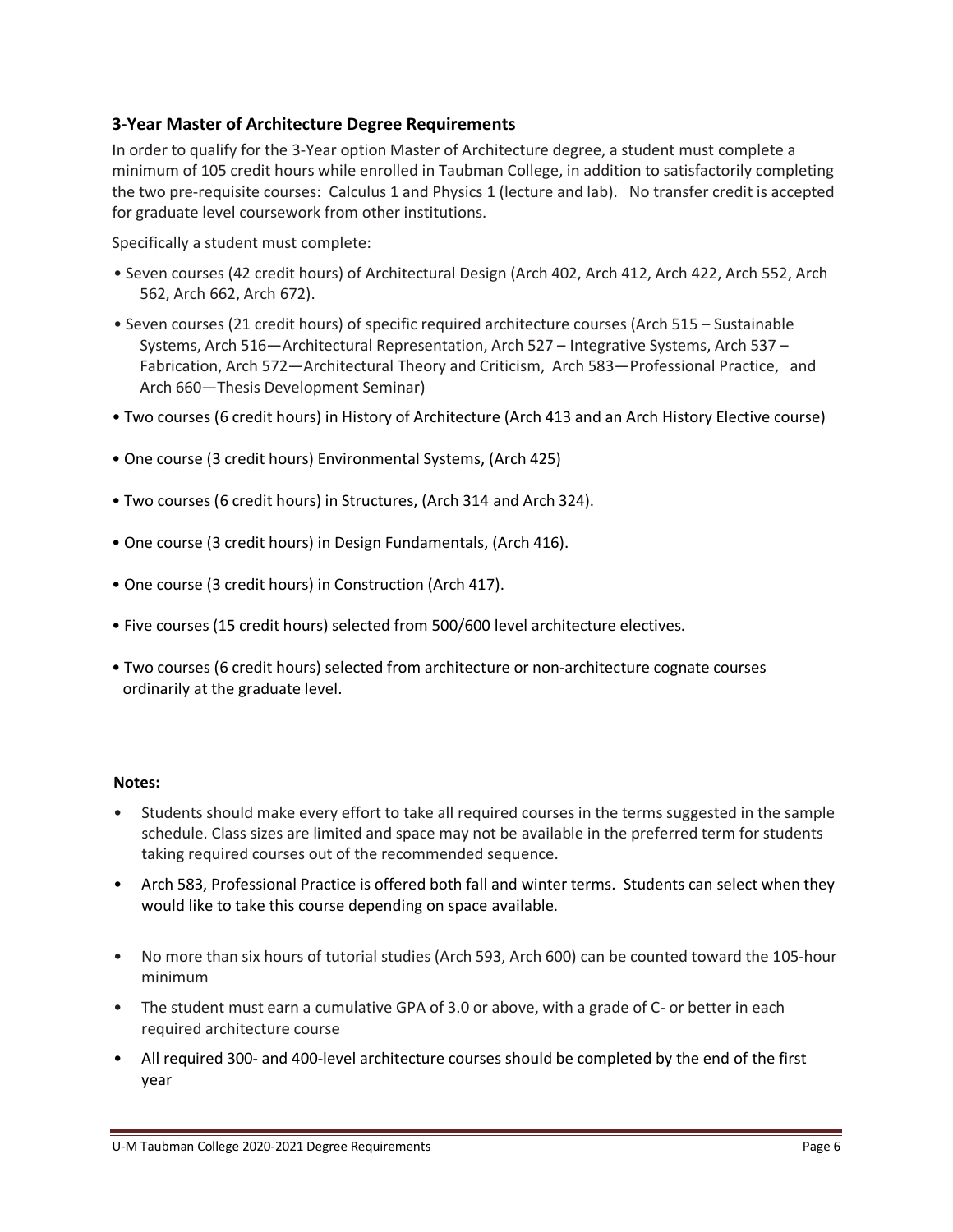• All course elections must be approved by the student's faculty advisor on a 3-Year program planning form. Policies regarding the diploma application and graduation honors are the same as those for other graduate students

## **3G Core Courses**

| 6                             |
|-------------------------------|
| 6                             |
| 6                             |
|                               |
|                               |
| 6                             |
| 3                             |
| 6                             |
|                               |
| ____________________________3 |
|                               |
|                               |
|                               |
|                               |
|                               |
|                               |
|                               |
|                               |
|                               |
|                               |
|                               |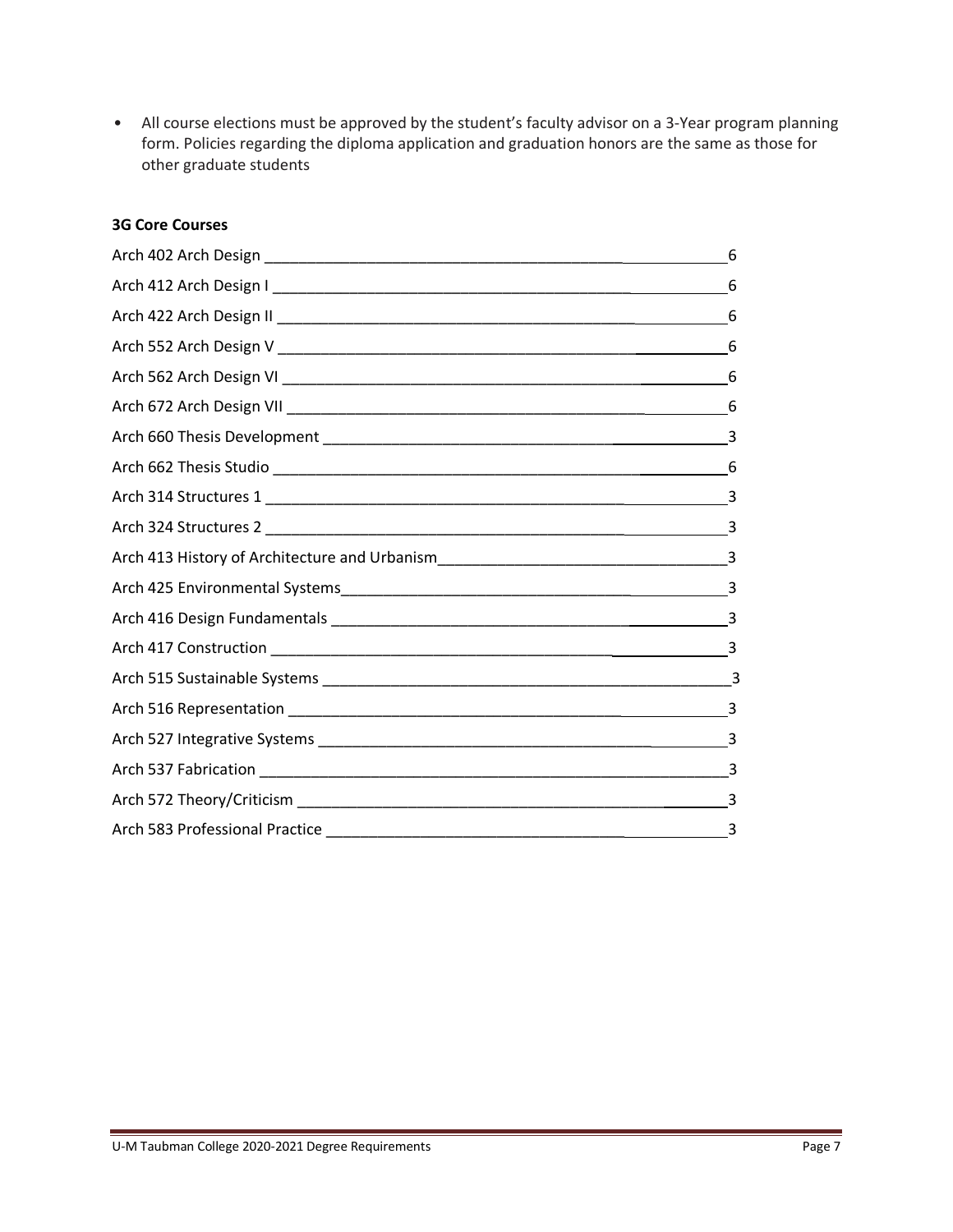## **IC: Master of Science in Architecture Design and Research Degree Requirements**

## **Master of Science in Architecture Design and Research; Concentration: Digital and Material Technologies**

Completion of a minimum of 36 credit hours with a GPA of 3.0 (B) or better. Specifically a student must complete the following in good standing (grade of 'B' or better), NFC (not for credit) or undergrad courses do not count toward the 36 credit hour requirement:

Core Requirements:

- Arch 700 MS Practicum (6 credits)
- Arch 714 MS Proseminar (3 credits)
- Arch 701 Theories in Digital and Material Technologies (3 credits)
- Three required of the four listed: Arch 702 Robotic Engagement (3 credits), Arch 703 Virtual Engagement (3 credits), Arch 707 Material Engagement (3 credits) Arch 708 Systems Engagement (3 credits)
- Arch 739 MS Capstone (6 credits)
- Two courses (6 credits) of 500/600 level elective architecture courses
- One courses (3 credits) of either elective architecture courses or non-architecture cognate courses at the graduate level.

#### **Master of Science in Architecture Design and Research; Concentration: Design and Health**

Completion of a minimum of 36 credit hours with a GPA of 3.0 (B) or better. Specifically a student must complete the following in good standing (grade of 'B' or better), NFC (not for credit) or undergrad courses do not count toward the 36 credit hour requirement: Core Requirements: **(NOTE: This concentration is not being offered FY2020)**

- Arch 700 MS Practicum (6 credits)
- Arch 714 MS Proseminar (3 credits)
- Arch 726 MS Theories in Design Health (3 credits)
- Arch 727 Health: Individual Infrastructures (3 credits)
- Arch 728 Health: Civic Infrastructure (3 credits)
- Arch 739 MS Capstone (6 credits)
- Two courses (6 credits) of 500/600 level elective architecture courses
- Two courses (6 credits) of either elective architecture courses or non-architecture cognate courses at the graduate level.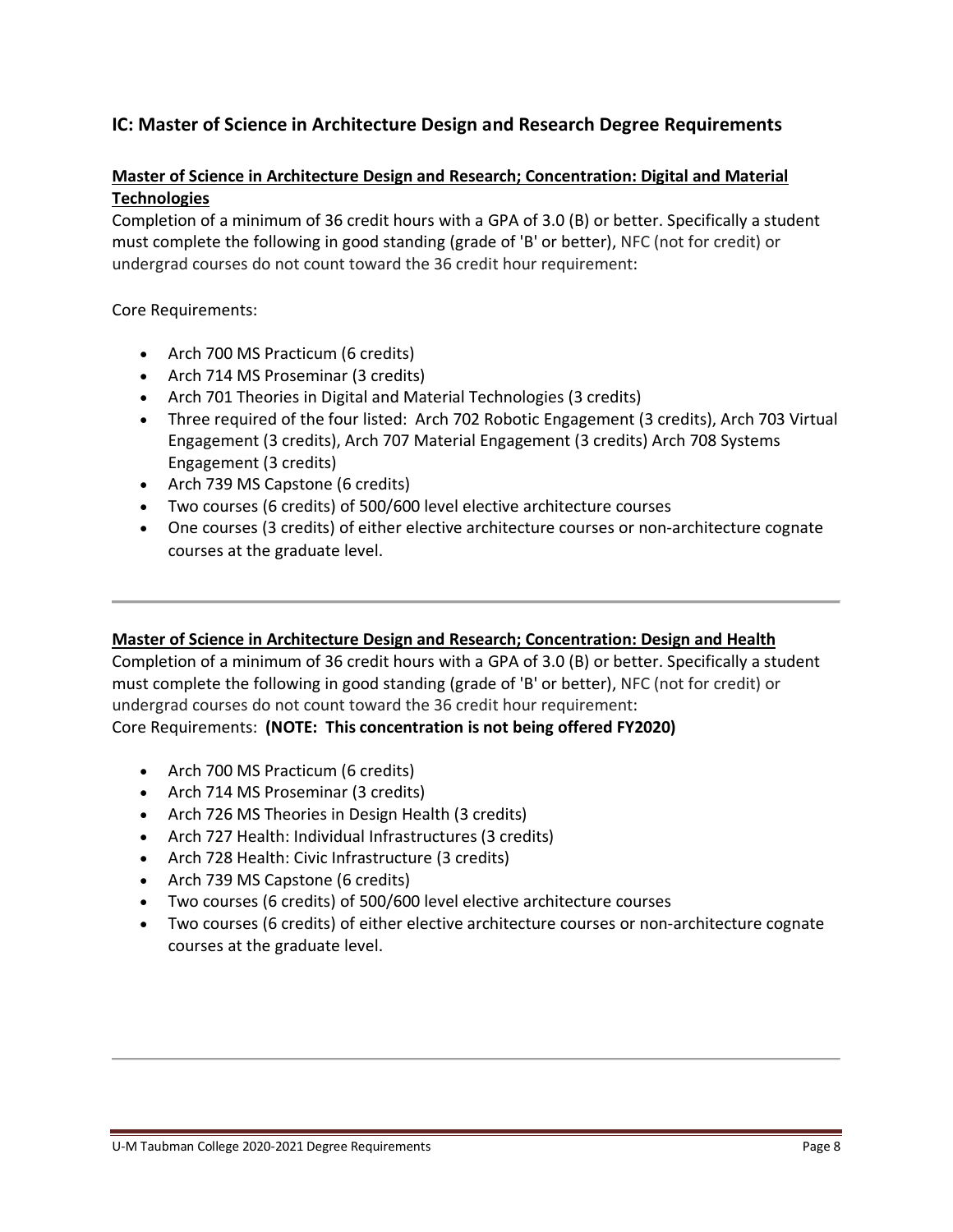## **ID: Ph.D. in Architecture Degree Requirements**

Students who have been offered admission are required to complete a minimum of 40 credit hours of graded course work (including core courses and electives) prior to achieving candidacy. Specifically, students are required to take:

- 1. 13 credit hours of core courses (including 3 credit hours related to the Research Practicum)
- 2. 12 credit hours of letter graded courses in the major specialization area
- 3. 9 credit hours of letter graded courses in the minor specialization area
- 4. 6 credit hours of letter graded elective courses.

All students who anticipate working with quantitative or qualitative data manipulation are required to complete at least 3 credit hours of graded coursework in statistical analyses and/or advanced research methods (beyond the required core course).

Students must complete two consecutive terms of full-time graduate work in residence beginning in the fall term of their first year so that the core courses may be taken in the required sequence. Students who have been offered special admission will be required to complete additional course work. Rackham requires that graduate-level cognate courses of four credit hours be satisfactorily completed in a department/program other than the Architecture Program. These courses may be used to satisfy the major or minor requirement and must be approved by the student's major professor. These credit hours are not additional to the 40 required hours. Upon satisfactorily completing all Ph.D. course work, a Ph.D. student is eligible to apply for and be awarded the Master of Science degree.

#### **Ph.D. In Architecture Core Courses**

The core curriculum for the degree consists of courses in the theoretical foundations of architecture, research methods, and seminars relating to the student's major and/or minor specialization areas. For detailed description of these courses see the Course Descriptions section.

Course Credit Hours

| Arch 801 Doctoral Colloquium: Ethics and Doctoral Research                                                                                                                                                                             |  |
|----------------------------------------------------------------------------------------------------------------------------------------------------------------------------------------------------------------------------------------|--|
| Arch 812 Theory in Architectural Research ____                                                                                                                                                                                         |  |
| Arch 813 Research Design and Methods in Architecture                                                                                                                                                                                   |  |
| Area Seminar (choose one of three options)<br><u>Letter and the contract of the contract of the contract of the contract of the contract of the contract of the contract of the contract of the contract of the contract of the co</u> |  |
| Arch 823: Area Seminar                                                                                                                                                                                                                 |  |
| Arch 824: Area Seminar                                                                                                                                                                                                                 |  |
| Arch 825: Area Seminar                                                                                                                                                                                                                 |  |
| Arch 839 Research Practicum and the control of the control of the control of the control of the control of the                                                                                                                         |  |
| <b>TOTAL</b>                                                                                                                                                                                                                           |  |

With approval from Doctoral Studies a student may elect to take another 3 hour methods course in lieu of Arch 813.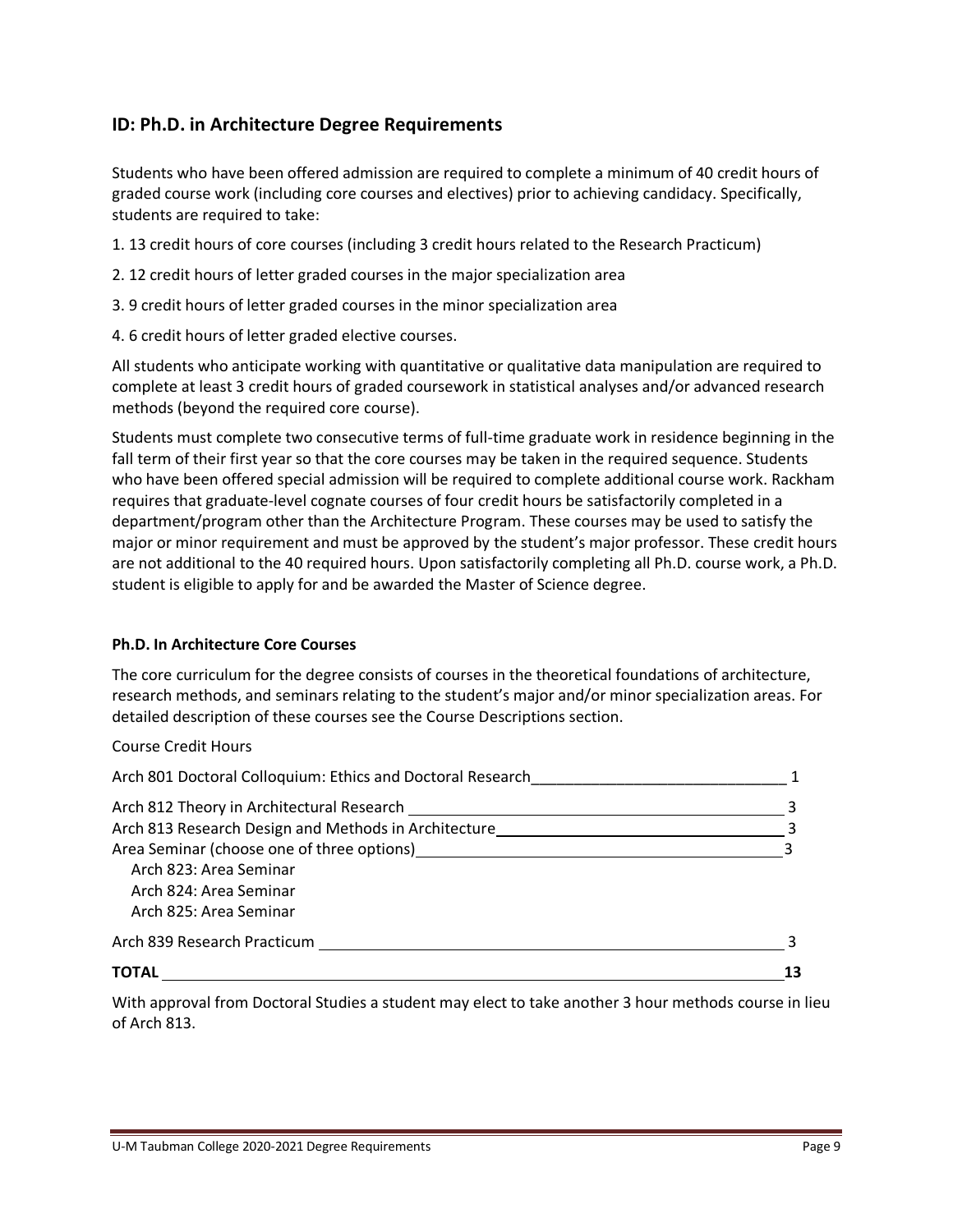## **IE: MASTER OF ARCHITECTURE DUAL DEGREES**

**Graduate students enrolled in the 3-Year M.Arch degree must complete all required 300 and 400 level course work before applying to a dual degree program. Students should see an Academic Advisor in both schools to discuss an appropriate plan of study. It is the responsibility of the student to follow the academic policies and procedures of each school.**

### **2-Year M. Arch/M.U.R.P Degree Requirements**

Students in the joint degree M.Arch/M.U.R.P. degree must complete a minimum of 84 credit hours. Specifically, a student must complete:

- 1. 45 credit hours of 500/600 level architecture courses, including four courses (24 credit hours) of architectural design (Arch 552, Arch 562, Arch 662, Arch 672,) and seven courses (21 credit hours) of specific required architecture courses: (Arch 515 – Sustainable Systems, Arch 516—Architectural Representation, Arch 527 – Integrative Systems, Arch 537 – Fabrication, Arch 572—Architectural Theory and Criticism, Arch 583—Professional Practice, and Arch 660—Thesis Development Seminar)
- 2. 30 credit hours of graduate level urban and regional planning courses, including all "core" course work unless waived by the instructor
- 3. 9 additional cognate/elective courses needed to fulfill the 84 credit hour requirement

In addition, students who lack college-level economics and statistics must complete acceptable courses in these two degrees. A cumulative GPA of "B" must be earned in each unit and not more than 24 credit hours may be double-counted toward the two degrees.

Each unit maintains a separate transcript and either degree may be awarded independently, provided the requirements for the single degree have been met.

#### **2-Year M. Arch/M.B.A. Degree Requirements**

Students in the Joint Degree M.Arch/M.B.A. degree must complete a minimum of 90 credit hours, including a minimum of:

#### **60 credit hours in Taubman College (cannot include transfer credit or work experience) including:**

- 24 credit hours of architectural design (Arch 552, Arch 562, Arch 662, and Arch 672)
- Seven courses (21 credit hours) of specific required architecture courses (Arch 515 Sustainable Systems, Arch 516—Architectural Representation, Arch 527 – Integrative Systems, Arch 537 – Fabrication, Arch 572—Architectural Theory and Criticism, Arch 583—Professional Practice, and Arch 660—Thesis Development Seminar)
- 15 credit hours of transferable electives from the Ross School of Business

#### **57 credit hours in the Ross School of Business, including:**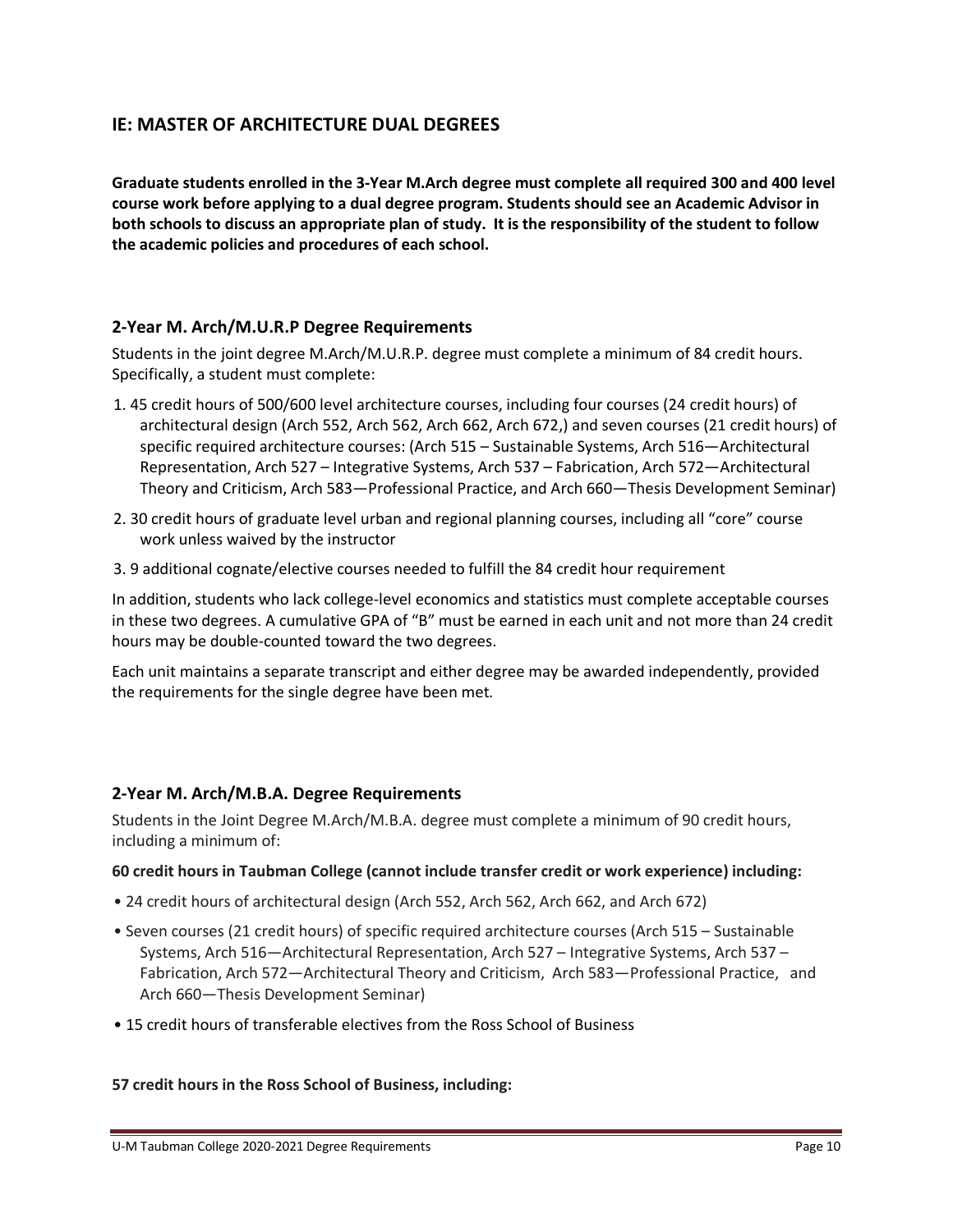- 30 credit hour M.B.A. core (no credit is awarded for Business Administration core courses successfully waived; credit must be earned with Business electives
- 15 elective credit hours in Business Administration
- 12 credit hours of transferable electives from Taubman College

#### **2-Year M. Arch/M.Eng Degree Requirements**

The dual M. Arch/M.Eng degree requires the completion of a minimum of 73 credit hours. Specifically, a student must complete:

- 1. Four courses (24 credit hours) of architectural design (Arch 552, Arch 562, Arch 662, Arch 672);
- 2. Seven courses (21 credit hours) of specific required architecture courses (Arch 515 Sustainable Systems, Arch 516—Architectural Representation, Arch 527 – Integrative Systems, Arch 537 – Fabrication, Arch 572—Architectural Theory and Criticism, Arch 583—Professional Practice, and Arch 660—Thesis Development Seminar)
- 3. Three courses (9 credit hours) selection from 500/600 level Architecture Courses
- 4. 9 credit hours of Construction Engineering "core" courses (CEE 531, CEE 532, and CEE 536)
- 5. 6 credit hours of graduate-level Construction Engineering courses
- 6. 3 credit hours of a Construction Practice seminar (CEE 530)
- 7. Any additional cognate/elective courses needed to fulfill the 73 credit hours and general requirements of each degree

In addition to the requirements outlined above, students must also complete—by the end of their first year of graduate study—the following courses or approved equivalents: CEE 351 Civil Engineering Materials, CEE 431 Construction Contracting, CEE 432 Construction Engineering, and CEE 445 Engineering Properties of Soils. In order to minimize scheduling problems, students are strongly encouraged to complete these courses prior to entering the dual degree. Note that these four courses, as well as other 300 and 400 level courses, will not be recognized for graduate credit within the 26 credit hours required for the M.Eng degree.

A cumulative GPA of "B" must be earned in each unit and no more than 13 credit hours may be doublecounted toward the two degrees. Each unit maintains a separate transcript and either degree may be awarded independently, provided the requirements for the single degree have been met.

# **SECTION II: URBAN DESIGN DEGREES**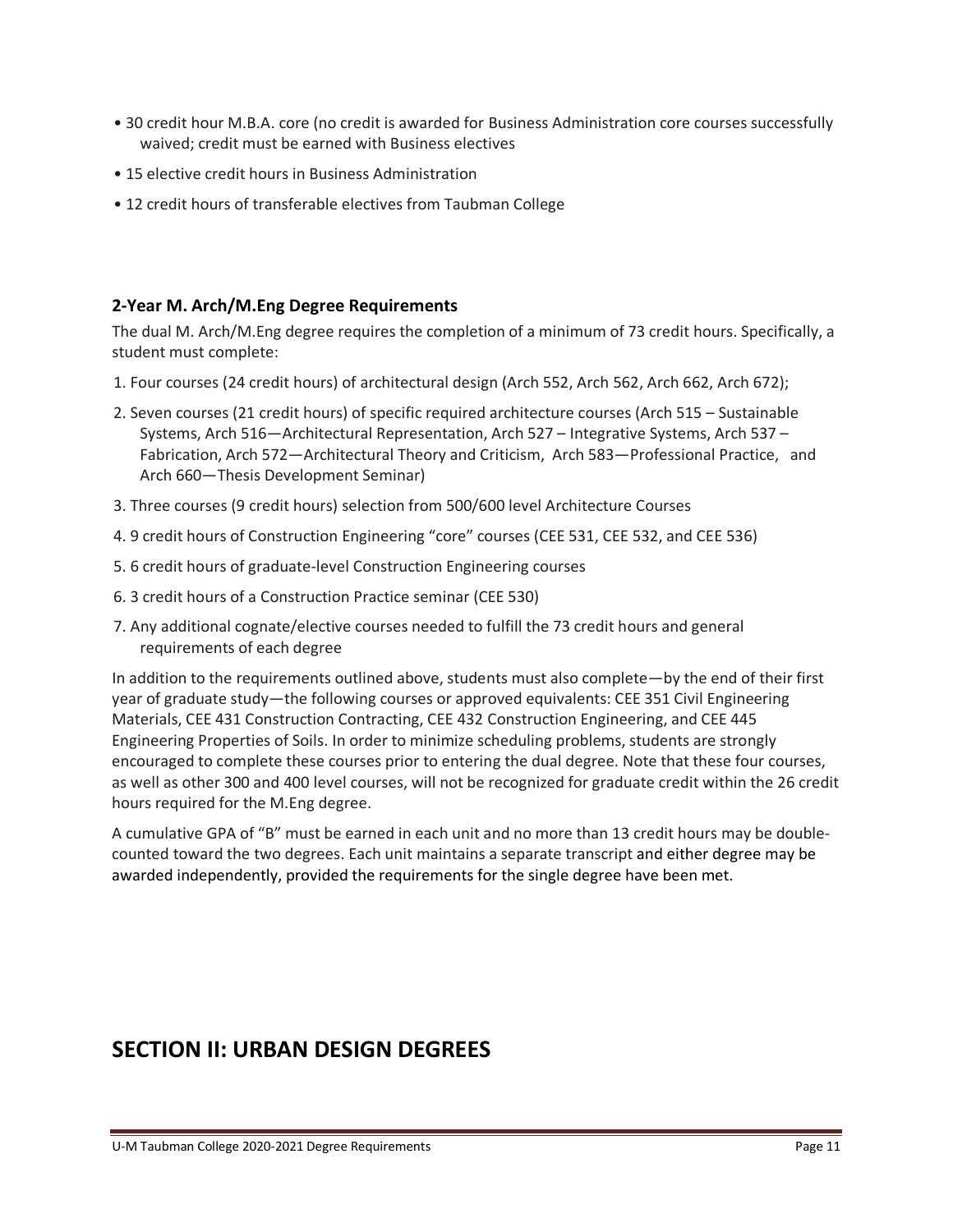## **IIA: MASTER OF URBAN DESIGN (MUD)**

## **Master of Urban Design Degree Requirements**

The M.U.D. Degree requires 45 academic credits. The program is 1 and ½ years in length consisting of 3 full terms (year 1 fall and winter terms, year 2 fall term only).

## **Master of Urban Design Core Courses**

| UD 716 Urban Economics, Finance, and City Making ________________________________3 |  |
|------------------------------------------------------------------------------------|--|
| UD 717 The and Urban Design: History, Movements, Policies and Outcomes___________3 |  |
|                                                                                    |  |
|                                                                                    |  |
|                                                                                    |  |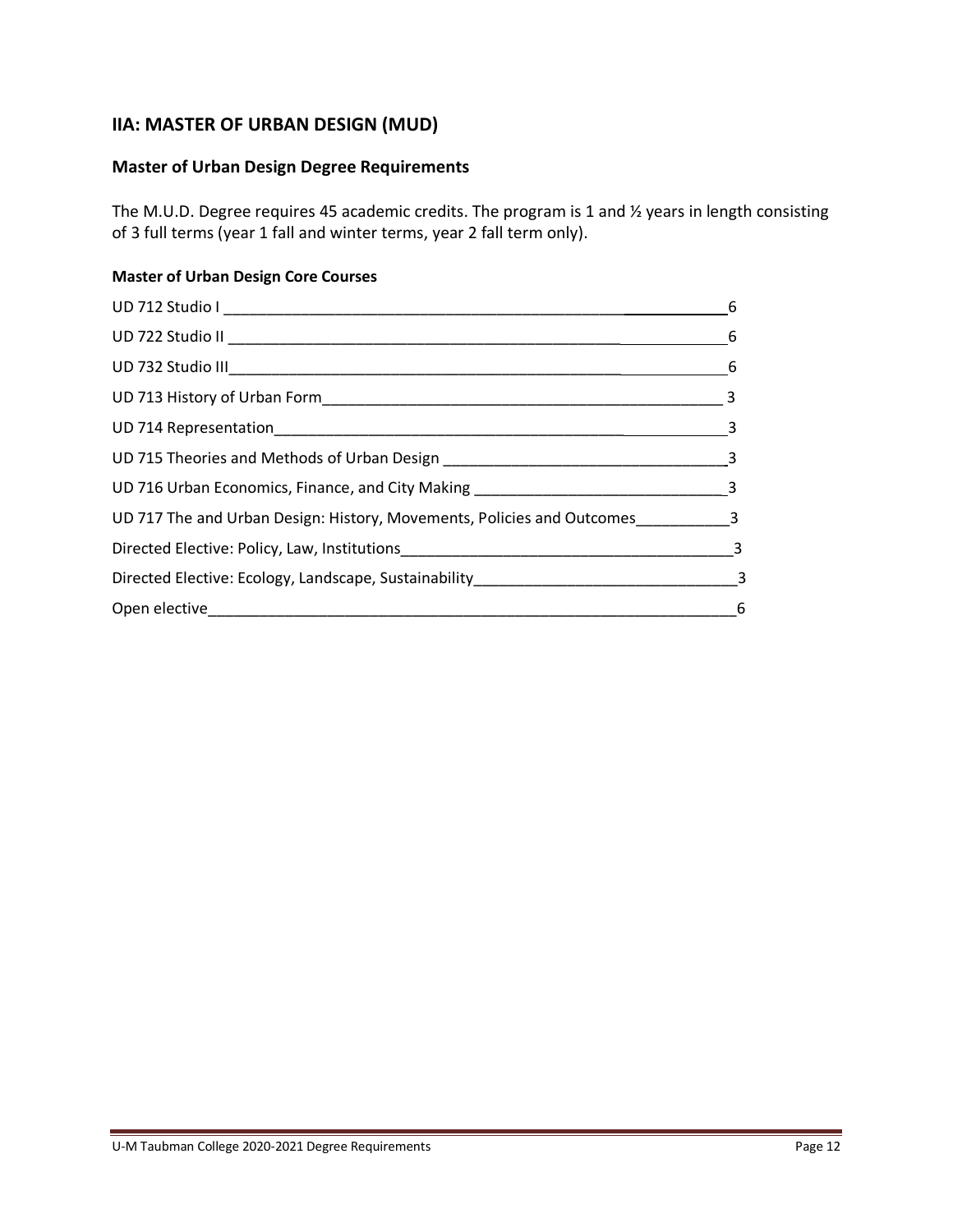# **SECTION III: URBAN and REGIONAL PLANNING DEGREES**

## **IIIA: MASTER OF URBAN and REGIONAL PLANNING (MURP)**

#### **Master of Urban and Regional Planning Degree Requirements**

In order to obtain the Master of Urban and Regional Planning degree, a student must fulfill the following requirements:

1. The student must complete a minimum of 48 approved credit hours, of which:

- a) a minimum of 30 hours must be in graduate-level urban and regional planning courses; and
- b) no more than eight hours may be counted from among individual study-type courses (i.e., URP 601, 602, 612, or 613).

2. The student must complete all "core" courses, unless waived by the faculty member who teaches a specific core course.

3. Each student must complete a course in economics (URP 509) and a course in statistics (URP 504) if these were not taken as an undergraduate.

Each student must earn an overall grade point average of "B" (3.0) or better while enrolled in the degree.

Incoming students are assigned a faculty advisor with whom programs of study, course alternatives, focus area choices, and career objectives are explored. The counseling procedure within the degree varies according to the individual student's needs and his or her evolution through the four terms of study.

All students develop a written study plan using the "Degree Requirements Checklist." This study plan should be reconsidered and revised by the student with the approval of the advisor each term. The checklist will be maintained in the student's file and serve as the official record of a student's progress toward degree requirements. Keeping the form up to date helps to ensure that degree requirements are met in a timely fashion.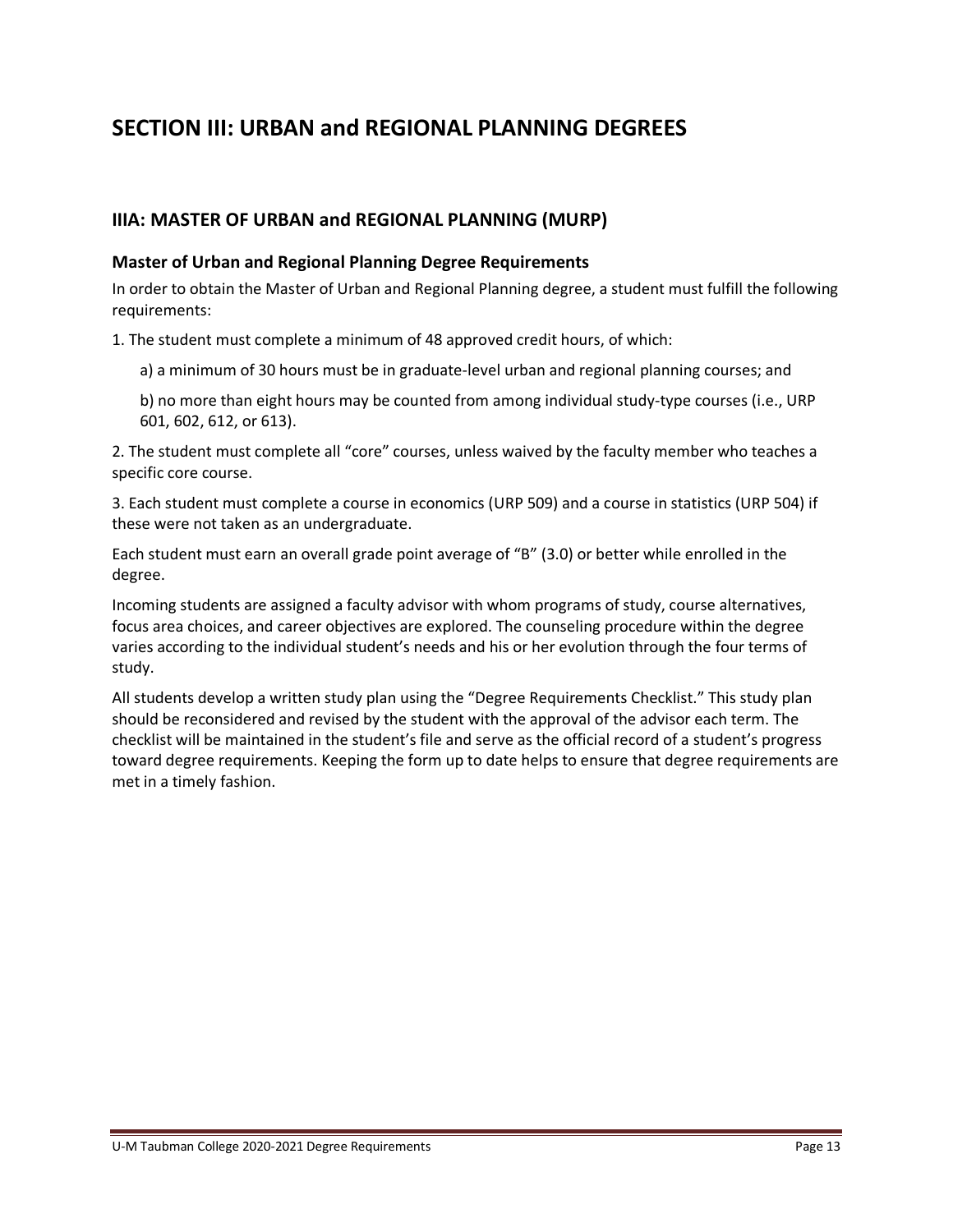#### **M.U.R.P. Core Courses**

Generally, students take the majority of their courses during the first year from among the offerings of the Urban and Regional Planning Program. A series of "core" courses serve to give the student a broadbased knowledge of planning. These classes deal with urban planning analysis, history and theory, professional practice, and the social, economic, political, legal, and physical aspects of urban and regional planning. If a student already possesses an acceptable level of competence in an area covered by a core course, an elective may be substituted. The determination as to whether or not a student possesses an acceptable level of competence will be made by the respective instructor in a core course in consultation with the student, his or her advisor, and the chair. All changes must be noted on the "Degree Requirements Checklist." The "core" courses required of master of urban planning students are as follows:

| <b>Course Number/Title</b>                                                                           | <b>Credit Hours</b> |
|------------------------------------------------------------------------------------------------------|---------------------|
| URP 504 Introduction to Statistics*                                                                  |                     |
|                                                                                                      |                     |
| URP 505 Planning Methods Qualitative Focus                                                           |                     |
| or URP 506 Planning Methods Quantitative Focus _________________________________                     |                     |
|                                                                                                      |                     |
|                                                                                                      |                     |
| URP 509 Public Economics for Urban Planning**                                                        |                     |
|                                                                                                      |                     |
| URP 502 U.S. Planning Institutions and Law                                                           |                     |
|                                                                                                      |                     |
| URP 500 Planning Theory and History (Policy Planning Emphasis)                                       |                     |
| or URP 501 Planning Theory and History (Physical Planning and Design Emphasis) ____________________3 |                     |
|                                                                                                      |                     |
|                                                                                                      | 6                   |
| or URP 601/602 Planning Thesis/Professional Project                                                  |                     |

\* Or a statistics course taken prior to program entry.

\*\* Or a microeconomics course taken prior to program entry.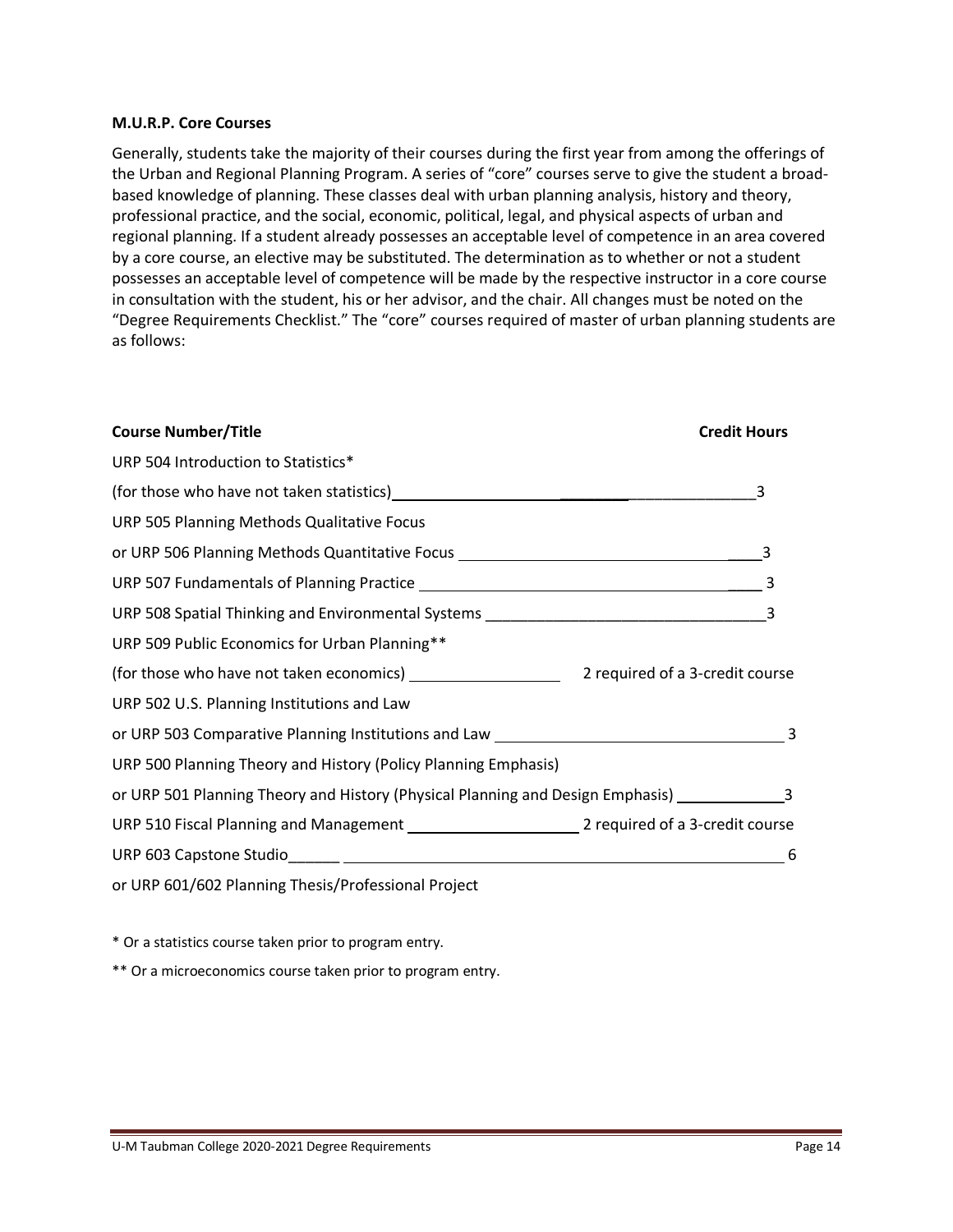## **IIIB: MASTER OF URBAN and REGIONAL PLANNING FORMALLY STRUCTURED DUAL DEGREES**

**Students should see an Academic Advisor in both schools to discuss an appropriate plan of study. It is the responsibility of the student to follow the academic policies and procedures of each school.**

## **M.U.R.P./M.Arch Degree Requirements**

The dual M.Arch (60 credit hours)/M.U.R.P. (48 credit hours) degree requires the completion of a minimum of 84 credit hours. Specifically, a student must complete:

- 1. 24 credit hours of architectural design courses (Arch 552, Arch 562, Arch 672, Arch 662).
- 2. Seven courses (21 credit hours) of specific required architecture courses (Arch 515 Sustainable Systems, Arch 516—Architectural Representation, Arch 527 – Integrative Systems, Arch 537 – Fabrication, Arch 572—Architectural Theory and Criticism, Arch 583—Professional Practice, and Arch 660—Thesis Development Seminar) Three courses (9 credit hours) of 500/600 level elective architecture courses
- 3. 30 credit hours of graduate level urban and regional planning courses, including all "core" course work unless waived by the instructor.
- 4. 9 additional cognate/elective courses needed to fulfill the 84 credit hour requirement

Any additional cognate/elective courses needed to fulfill the 84 credit hour requirement. In addition, students who lack college-level economics or statistics must complete acceptable courses in these two areas. These may be counted toward the 30 credit hours of graduate-level urban and regional planning courses, provided they are taken for graduate credit in urban planning. A cumulative GPA of "B" must be earned in each unit and 24 credit hours may be double-counted toward the two degrees. Each unit maintains a separate transcript, and either degree may be awarded independently, provided the requirements for the single degree have been met.

## **M.U.R.P./M.B.A. Degree Requirements**

The dual degree is an 84-credit-hour degree that can be completed in three years. This combines the two-year, 48-credit-hour master of urban and regional planning with the two-year, 57-credithour master of business administration. Each student must take at least 45 credits of Business School courses and at least 30 credits of urban and regional planning courses with an additional 9 credits registered for in either degree. Students must meet the requirements of both degrees. Total credit hours needed  $30 + 45 + 9 = 84$ . Both schools must agree to admission of a student to the dual degree.

## **Coordinated Requirements**

Students are encouraged to take electives that address their specific interests in combining the two degrees. Here are some examples: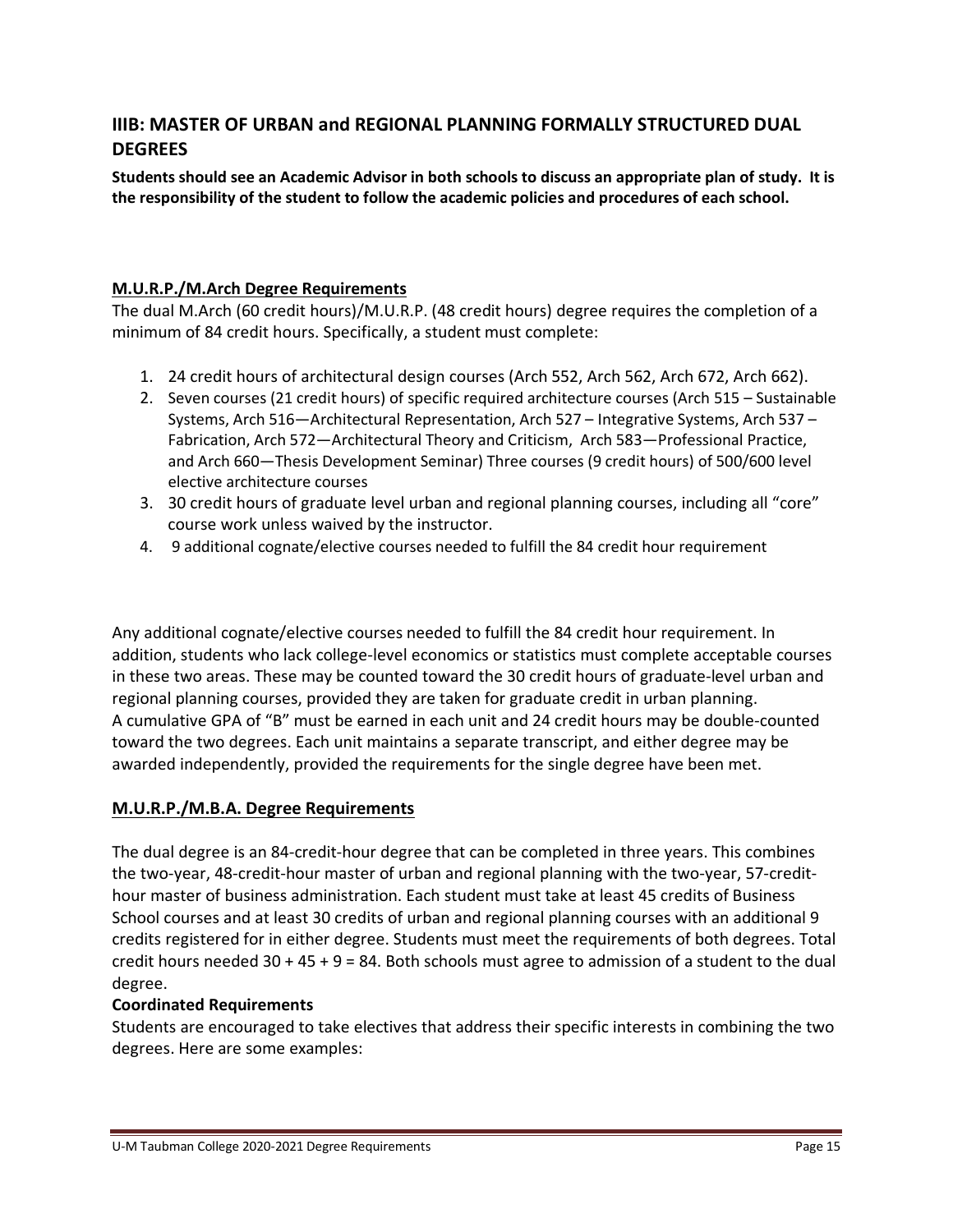- 1. A student interested in urban real estate development may elect a set of urban real estate development or finance courses. These include:
	- o An introductory course in real estate
	- o A course on the planner as developer
	- o Urban and regional development
	- o Real estate finance
	- o Real estate law

A course focused on a real estate project, such as the capstone course in urban planning, may meet the requirement in Planning for an integrative, practice-oriented experience.

- 1. A student interested in management of urban operations may elect a series of courses in a topic of interest in urban management. These might include:
	- $\circ$  The series of Planning concentration courses in transportation (for interest in public transit agencies), the series of Planning concentration courses in housing, community, and economic development (for interest in public housing), and so forth.
	- o Courses in public and nonprofit management in the Business School.
- 2. A student interested in urban revitalization through economic development may elect a series of courses that bring the public and private perspectives on economic development together. These could include:
	- $\circ$  The series of courses in economic development in Planning (see the concentration in housing, community, and economic development planning).
	- o Urban entrepreneurship in the Business School
	- o Business plans and entrepreneurship in the Business School

## **M.U.R.P./J.D. Degree Requirements**

## **Basic Requirements for the M.U.R.P.**

• The M.U.R.P. degree requires a minimum of 48 credit hours, including core courses. Students must earn a minimum of 33 credit hours toward the MURP, 30 of which must come from URP courses

• Fifteen (15) credit hours may be satisfied by appropriate courses taken in the Law School.

## **Basic Requirements for the J.D.**

• Students entering the Law School must complete the required first-year law curriculum.

• Students admitted to the Law School must earn a minimum of 82 credits toward the J.D., at least 70 of which must be earned in Law School courses.

• Law students are required to complete a course in professional responsibility, translational law, and an upper-class writing requirement.

• Twelve (12) credit hours may be taken from the satisfaction of requirements for the M.U.R.P. **Coordinated Requirements**

Applicants must gain separate and independent admission to both schools. Applicants should contact the Law School Admissions and Taubman College of Architecture and Urban Planning offices for application and admission information. The applicant's LSAT score may be used in place of the GRE.\*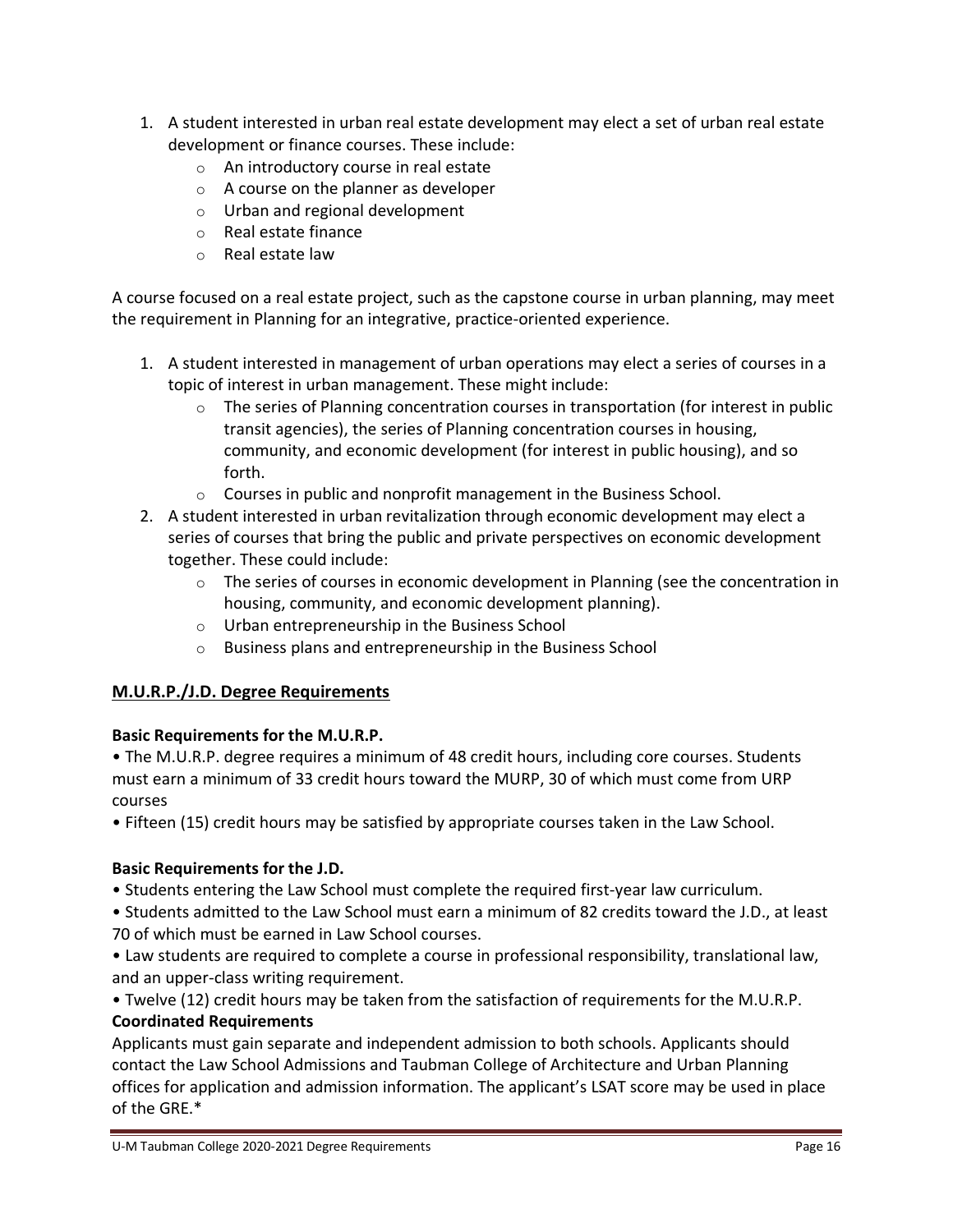Students must satisfy the degree requirements of each school and should consult with advisors in each school for the precise graduation requirements for each degree and for information about course offerings. Students should not expect any Law School courses beyond first-year courses to be offered in the summer term. Students will not receive credit toward the J.D. for non-law coursework taken prior to matriculation at the Law School. Students should consult with the advisor at the companion school concerning credit toward the M.U.R.P. for Law coursework. During the third and fourth years of the degree, students are permitted to elect courses in both schools. Students generally are not restricted in their selection in each school beyond the first year in Law School and the core curriculum in the Urban and Regional Planning Program. Tuition will be assessed at either the Law School or the Graduate School rate, whichever is higher, when courses toward both degrees are taken in one term.

At the beginning of their final year of study in the combined degree, students should consult with their Taubman College Registrar and the Law School Registrar regarding forms that need to be completed prior to graduation. Also at the same time, students should submit a Dual/Joint Degree Election Form at [\(http://www/rackham.umich.edu/downloads/oard/forms /dualjoint6010.pdf\)](http://dualjoint6010.pdf/) for approval from both the Law School and Taubman College of Architecture and Urban Planning. The combined degree is not open to those who have already earned either the J.D. or the M.U.R.P. Students who are registered in the first or second year at the Law School or the first year of the Urban and Regional Planning Program may apply for admission to the dual degree.

## **M.U.R.P./M.S. (SEAS) Degree Requirements**

The regular MS degree in SEAS is a two-year 42 credit hour degree, while the MURP degree in URP is a two-year 48 credit hour degree. The dual degree is a 75-credit hour degree designed for completion normally in 3 years (i.e., six full-time semesters of study, averaging 12.5 credit hours per semester).

For the dual degree, students take the required 42 credit hours in SEAS and 48 credit hours in URP with 15 credits double counted. This adheres to Rackham double counting requirements. In completing this coursework, students must accumulate a minimum of 30 URP credit hours and 25 EAS credit hours. Core or focus area/field of study required courses may include courses that double count for the two degrees, depending on the particulars of a given student's program of study, as long as the total credit hour requirements are met. In URP, dual degree students usually choose a focus area in land use and environmental planning, physical planning and design, or housing, community and economic development, although they are not limited to those focus areas. Similarly, dual degree students in SEAS have typically chosen the sustainable systems or environmental policy and planning fields of study, although they are not limited to those fields of study.

## **Coordinated Requirements**:

Both degrees require an integrative, applied experience beyond traditional classroom instruction: In SEAS this is the opus requirement (typically a MS thesis or group Project) while in URP this is an integrative field experience. Allowing students to complete one, or the other, of these capstone requirements is a key part of the dual degree that makes its completion in three years feasible. The opus requirement for SEAS (EAS 700/701) may satisfy the integrative field experience requirement for URP (URP 603 or 601/602), if the student has satisfied the first-year core degree requirements for URP (URP 504, 505 or 506, 507, 509, 502 or 503, and 500 or 501) before undertaking the opus and if the opus project addresses a planning-related topic. Conversely, the integrative field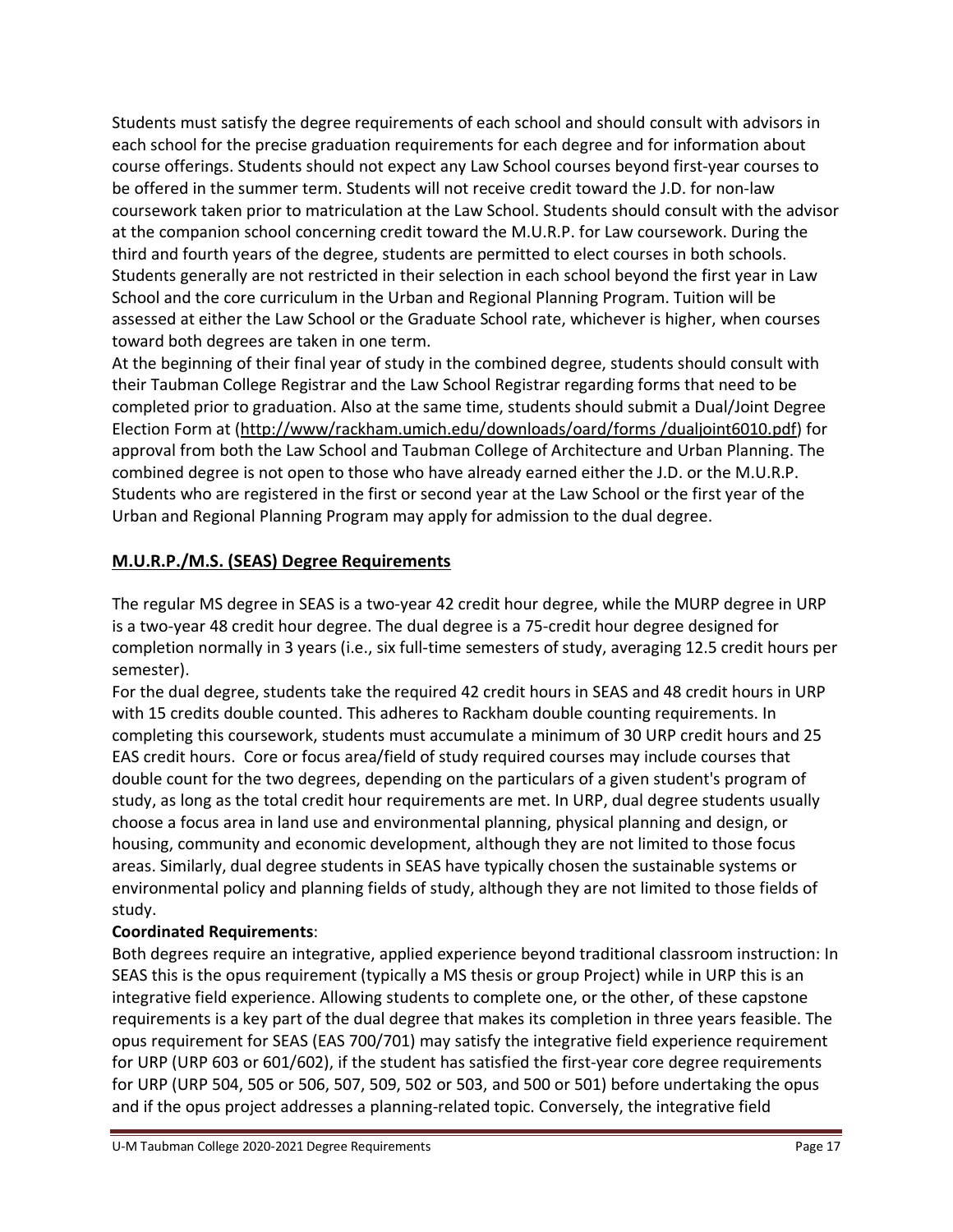experience requirement for URP may satisfy the opus requirement for SEAS if the student has satisfied the core degree requirements for SEAS (EAS 509, 510, and 580) before undertaking the integrative field experience project and if the integrative field experience project addresses an environmentally related topic.

For the purposes of this dual degree, the following pairs of courses are recognized as interchangeable, satisfying degree requirements for both degrees: URP 504 (Statistics – 3 CH) and EAS 538 (Natural Resource Statistics – 4 CH); URP 509 (Public Economics – 3 CH) and EAS 570 (Environmental Economics – 3CH); and URP 520 (Introduction to GIS – 3 CH) and EAS 531 (Principles of  $GIS - 4 CH$ ).

## **IIIC: MASTER OF URBAN and REGIONAL PLANNING STUDENT INITIATED DUAL DEGREES**

## **M.U.R.P./M.S.W. Degree Requirements**

The M.U.R.P./M.S.W. is a 90-credit-hour degree designed for completion in 2-1/2 to 3 years. Students take 60 credit hours in Social Work, 48 credit hours in Urban and Regional Planning; 18 of which may double-count toward both degrees. Students meet the specific requirements of each degree. In Social Work, students usually major in community organization and also concentrate in a substantive policy or service field. Human behavior and social environment courses emphasize community structure, organizational processes, and related areas. In Urban and Regional Planning, students usually choose to concentrate in housing, community, and economic development or international development. Students often take courses in non-profit and public management and take advantage of seminars and workshops offered through the University's Non-Profit and Public Management Center.

## **M.U.R.P./M.L.A Degree Requirements**

The M.L.A./M.U.R.P. degree is a 70 credit hour degree that can be completed in 3-1/2 to 4 years. The M.U.R.P. requires 48 credits (with 30 of these in urban planning courses); the M.L.A. requires 36 credits. Fourteen of these can be double counted. M.L.A. students take approximately 29 credits of prerequisites early in their degree; these do not count toward the 36 credit total for the M.L.A. degree; that is the degree and its prerequisites ordinarily comprise about 65 credits. A student in the dual degree must meet the requirements of both degrees.

In urban and regional planning, students often choose a concentration in physical planning and urban design, land use and environmental planning, or housing, community and economic development. In landscape architecture, students proceed through a structured sequence of studios and complementary support courses, while taking advantage of elective courses in the School of Natural Resources and Environment.

## **M.U.R.P./M.P.P. Degree Requirements**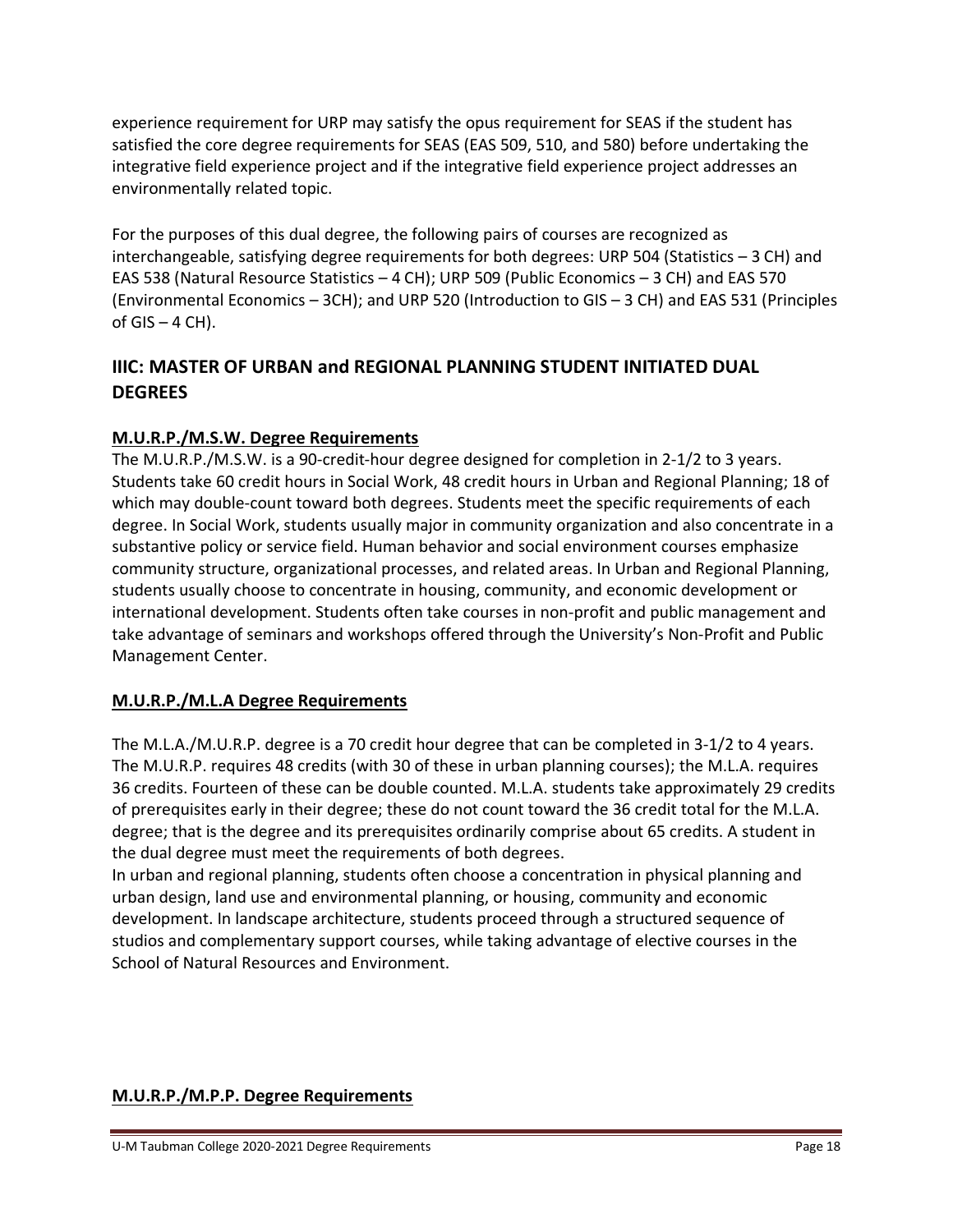The M.U.R.P./M.P.P. degree is an 80 credit hour degree that can be completed within three years. The M.P.P. and the M.U.R.P. each require 48 credits; 16 credits may be double-counted, according to the Rackham guidelines, but students should check with the Ford School before assuming that a given course may be double-counted toward the M.P.P. Students meet the specific requirements of both degrees. In Urban and Regional Planning, students usually choose a concentration in transportation or housing, community and economic development. In Public Policy, a student's concentration is the area of the dual degree, Urban and Regional Planning. Students take required courses in statistics and math, economics, the political environment for policy, cost-benefit analysis, public management, ethics, and a policy exercise. Students normally enroll nearly full time in one school one year and nearly full time in the second school the second year. They usually combine courses from both schools in the third year.

## **M.U.R.P./M.P.H. Degree Requirements**

The M.U.R.P./M.P.H. is a 90 credit hour degree for students without relevant health education experience or advanced degrees. Students take 60 credits for the M.P.H. and 48 credits for the M.U.R.P. Eighteen of these credits may be counted in both degrees. Students take at least 30 credits in the Urban and Regional Planning Program. Students normally complete the dual degree in three years of full-time study.

## **IIID: Graduate Certificate in Real Estate Development**

The Graduate Certificate in Real Estate Development is an interdisciplinary field. Therefore, courses for the certificate come from the University of Michigan's Business, Law, Urban and Regional Planning, Natural Resources and Environment, Landscape Architecture, Architecture, Urban Design, and Engineering Schools. Students are eligible to apply either as (1) a University of Michigan graduate student or (2) as a real estate professional on a stand-alone, certificate-only, basis. Applicants have to be a graduate of an accredited four-year college or university. We welcome applications from real estate professionals in the Detroit metropolitan area who are not currently enrolled at UM. Most of our UM graduate students are enrolled in urban planning, business, law, urban design, architecture, public policy, natural resources, and social work.

Certificate students must complete a total of 17 credit hours. Enrollment will be limited to 60 students at any one time.

## **Course Requirements**

Students are encouraged but not required to have completed a course in microeconomics before beginning the certificate. Students will complete the following requirements (see courses page for specific course offerings):

- An introductory real estate development overview course. The aim of these courses is to give students an overview of the process of real estate development from conception to completion before they enter courses that deal with detailed aspects of development.
- At least three credits in real estate finance and investment. These courses provide understanding of how real estate is financed and why investors are interested in real estate. Students will learn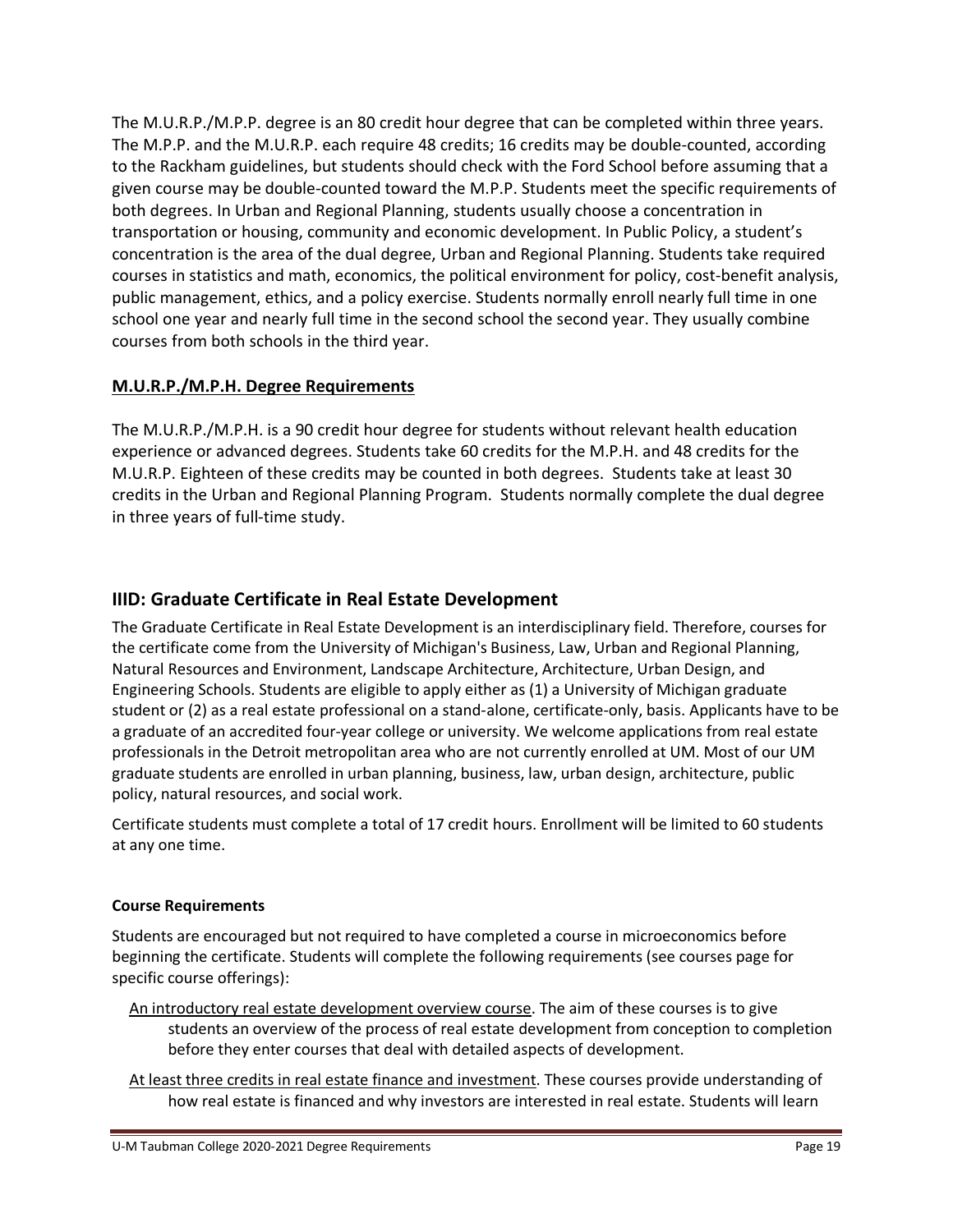about the role of real estate finance in capital markets and about the structure of financing for real estate projects.

- At least three credits in real estate and land use law. These courses provide background in the legal structure that encourages, discourages, and controls different types of real estate development. These courses provide the background for understanding why jurisdictions regulate development and how regulation can enhance the quality of development.
- At least three credits in real estate in the urban development context. These courses encourage students to consider what constitutes desirable development that enhances the quality of life.
- At least three credits in design and implementation. These courses aim to give students background in complex areas of design and implementation of real estate development projects.
- An integrative seminar. This two-credit course will address special topics in real estate with the goal of giving students an opportunity to study specific issues in a seminar setting and to share ideas among all those in the certificate.

Please review the Graduate Certificate in Real Estate Development Requirement Checklist, available online at http://taubmancollege.umich.edu/programs. This should be filed with Stacey Shimones, 2326 Art and Architecture.

## **IIIE: Graduate Certificate in Healthy Cities**

The Certificate in Healthy Cities provides University of Michigan graduate students with a mechanism to study the interdisciplinary relationships linking policy making, health science, and spatial planning in a systematic, focused manner. Although several degree programs at the university offer courses related to cities and public health themes, no single program contains the full breadth of knowledge and skillsets students will need to meet the future health challenges of global urbanism. The certificate program in Healthy Cities offers students a roadmap for integrating discussions of the social, physical, and political determinants of urban public health.

The certificate requires students to complete a minimum of 13 credits of coursework.

#### **Course Requirements**

Students will complete the following requirements (see courses page for specific course offerings):

- Healthy Cities from a Public Health Perspective. These courses examine the social determinants of urban health and descript the history and role of public health professionals in promoting healthful cities and neighborhoods.
- Healthy Cities from a Planning and Design Perspective. These courses highlight the functional interrelationship between the physical from of built environments and the health and wellness of urban inhabitants.
- Healthy Cities from a Public Policy Perspective. These courses provide students with the knowledge to examine and create innovative policy solutions to pressing complex urban public health concerns.
- Specialized coursework requirements. Three credits of specialized elective coursework to be completed in a program of the student's choosing. The specialized coursework experience allows students to explore this triad of knowledge from a variety of perspectives including, for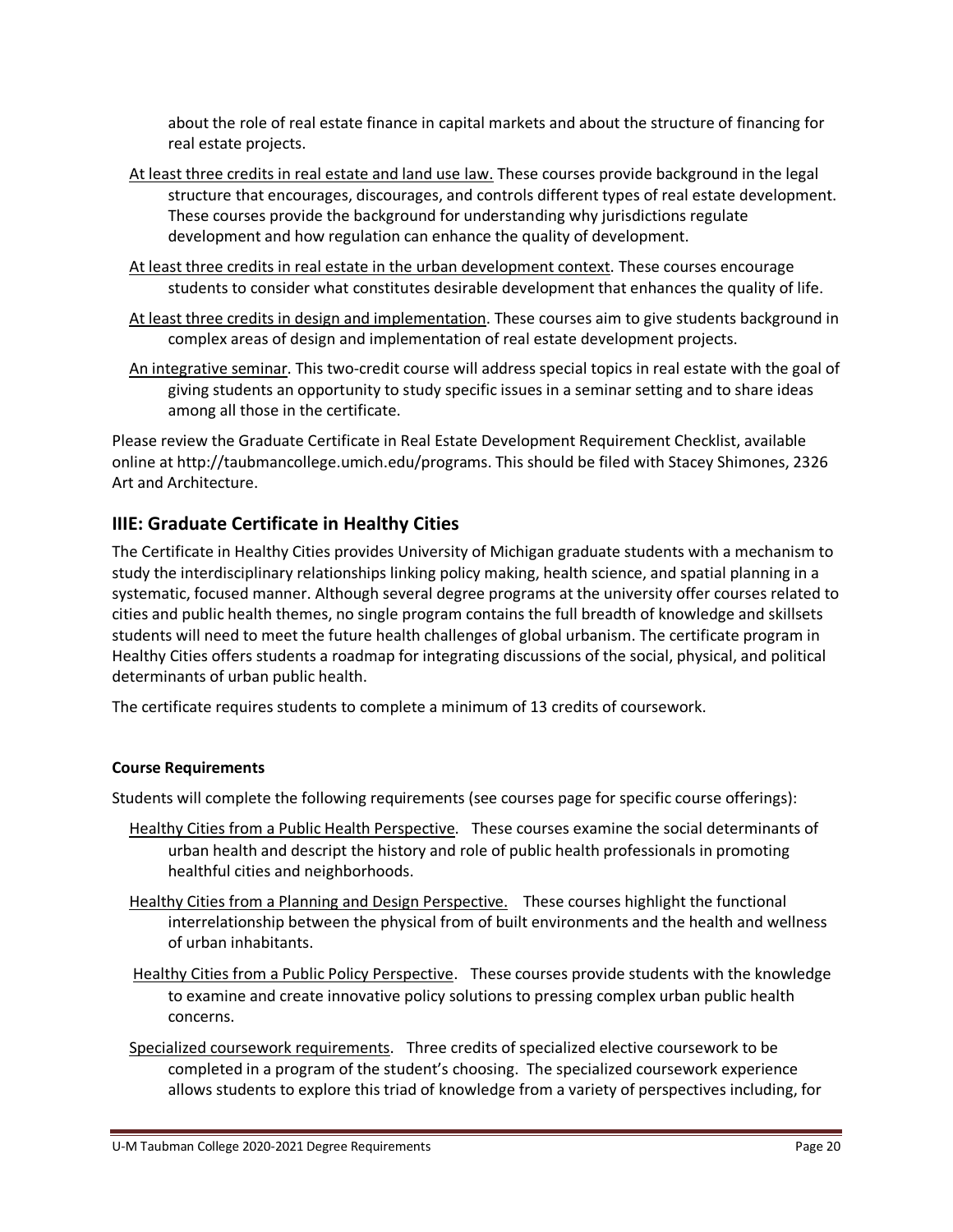instance, health issues in global mega-cities, urban health equity and social justice, community development and neighborhood health, or urban ecology and public health.

Integrative coursework requirement. One credit from participation in and integrative seminar. The integrative Healthy Cities seminar pulls public health, built environment, and public policy perspectives together into a single classroom.

## **IIIF: Graduate Certificate in Urban Informatics**

Urban informatics is an interdisciplinary field of research and practice that uses information technology for the analysis, management, planning, inhabitation, and usability in cities. The Graduate Certificate in Urban Informatics introduces students to this field, and includes not only technical skills for technology development and data analysis, but also opportunities to explore the ethical, legal, and policy questions created by new urban technologies.

Certificate students must complete a total of 15 credits of coursework.

#### **Course Requirements**

Students will complete the following requirements (see courses page for specific course offerings):

- Introduction to Urban Informatics. The core course will provide students foundational technical and theoretical knowledge, as well as cultivate a student community.
- Urban Context Elective. All students are required to take 3 credits of urban context courses which provide a holistic introduction to an urban policy domain in of their choosing.
- Analytical Methods Elective. The analytical method requirement builds on skills introduced in the core course, providing students with technical skills in one of three areas: *spatial analysis, databases, and data analysis.*
- Programming, Design or Entrepreneurship Elective. All urban informatics students must demonstrate basic proficiency in a computer programming language of their choosing.
- Integrative Coursework Requirement. The integrative experience allows students to integrate the knowledge obtained from other coursework, and can be satisfied 1) by taking a course from a list of approved electives or 2) by completing a project-based course.

## **IIIG: Ph.D. IN URBAN and REGIONAL PLANNING**

## **U.R.P. Ph.D. Degree Requirements**

Degree requirements are divided into two stages: pre-candidacy and candidacy. The former involves course work and qualifying examinations, after which the student advances to candidacy. The second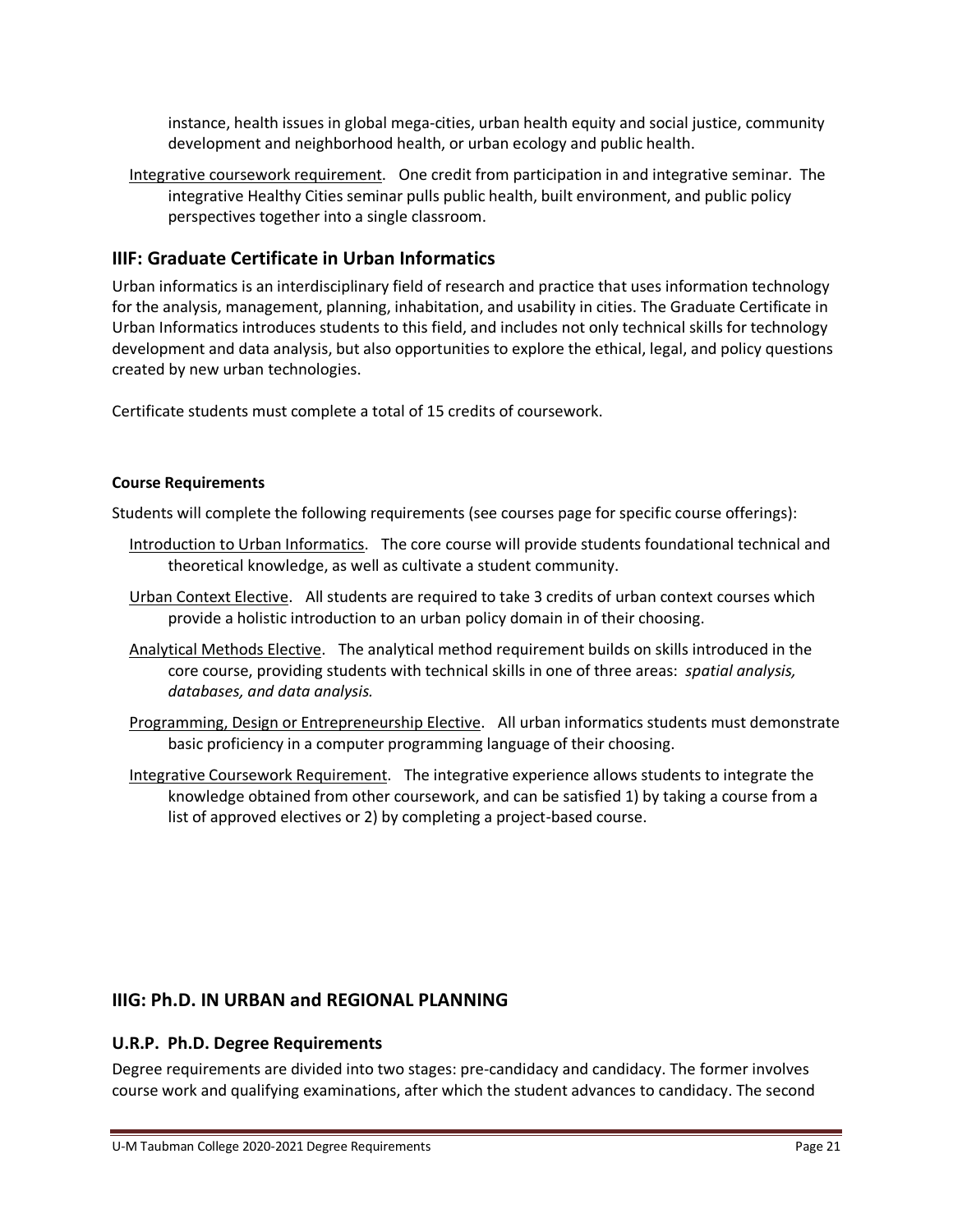stage includes the dissertation research proposal and the completion of the dissertation. The Doctor of Philosophy (Ph.D.) degree in urban and regional planning is granted upon the successful completion and defense of the dissertation.

#### **Pre-Candidacy Requirements**

Pre-candidacy requirements include five areas:

- Planning theory
- Analytic methods
- Research design
- Primary area of specialization
- Secondary area of specialization

Students meet these requirements through coursework and exams over a two year period. During this time, a student's cumulative grade point average may not fall below a B without academic discipline or probation.

#### **Required Courses**

Four courses are required of all Ph.D. students, including two doctoral-level planning theory courses and a two-semester research seminar sequence. The two theory courses, Advanced Urban Theory (URP 700) and Epistemology and Reasoning for Planning Research (URP 701), are offered during the fall term in alternating years. These courses are designed to provide doctoral students a solid theoretical foundation for conducting rigorous scholarly inquiry within the planning field. First year students are required to take URP 801 (Research Design) during the winter term of the first year. Second-year students are required to take URP 802 (Research Seminar) in the winter term of the second year. (total of seven credit hours). These seminars have three objectives. First, it exposes students to various approaches to research related to planning. Second, it enables students to formulate and test out researchable topics among faculty and student peers. Finally, it enables students to gain experience in developing an appropriate research design, in writing a detailed research proposal, and in formally presenting the proposal to an audience of faculty and students in a seminar during winter semester.

#### **Overview of Core Curriculum**

#### **THEORY**

#### **Courses Credit Hours**

| <b>Total</b>                                                                                        | հ–9 |
|-----------------------------------------------------------------------------------------------------|-----|
| URP 701 Epistemology and Reasoning for Planning Research<br>(offered fall term in odd number years) | 2   |
| URP 700 Advanced Urban Theory (offered fall term in even number years)                              |     |
| master's degree in urban planning or without a previous equivalent course)                          | ર   |
| URP 500 Planning Theory and History (Policy Planning Emphasis) (required for students without a     |     |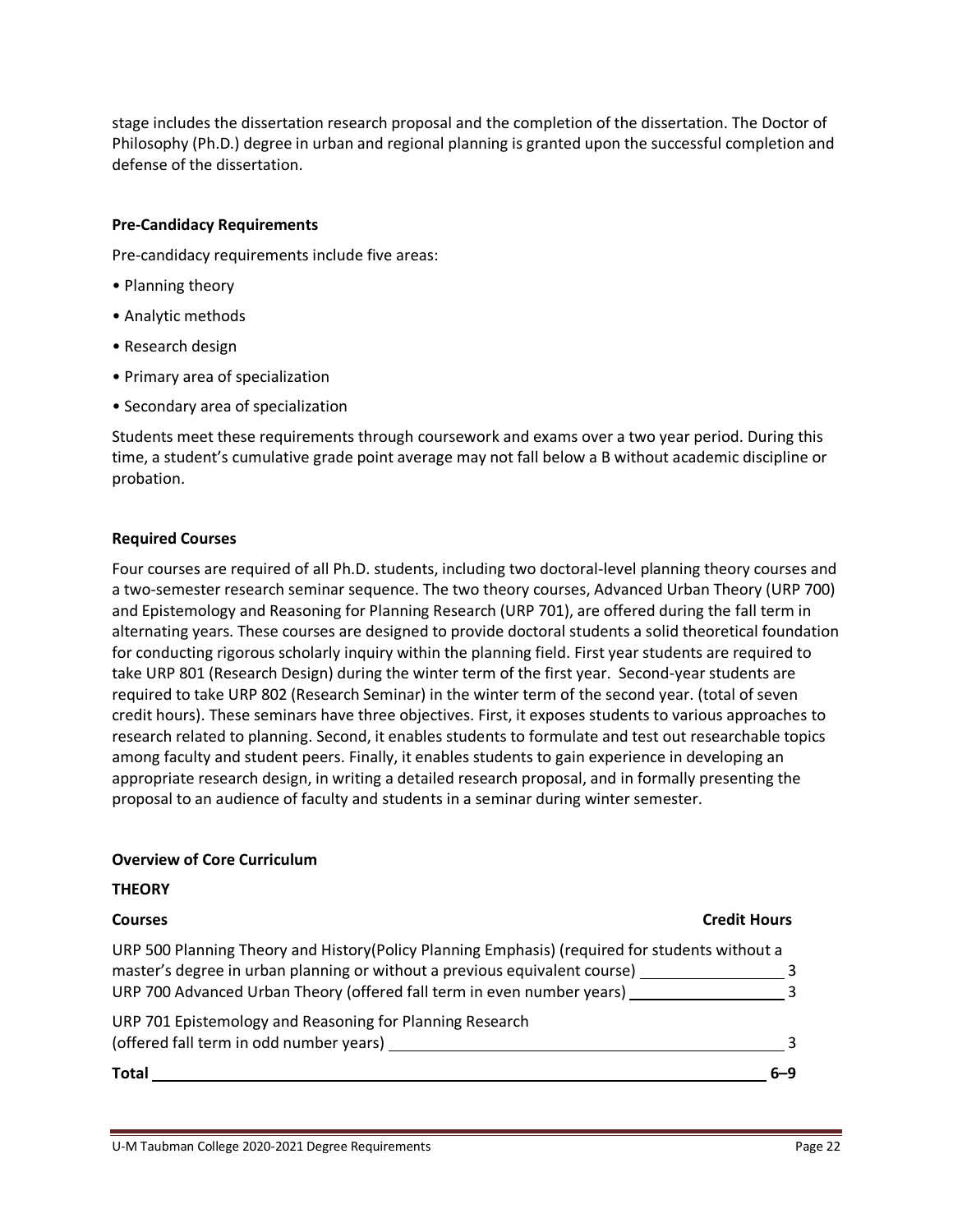NOTE: A written theory examination is given to all eligible students once per year, normally in May (after two years of coursework).

#### **RESEARCH DESIGN and METHODS**

#### **Courses Credit Hours**

| Total                                                                                                                                   | 19 |
|-----------------------------------------------------------------------------------------------------------------------------------------|----|
| 2 areas of dissertation-related methods (e.g., spatial analysis, qualitative methods)<br>satisfied through 6 credit hours of coursework | -6 |
| Analytical Methods (2 semesters graduate level statistics)                                                                              | -6 |
| URP 802 Research Seminar                                                                                                                | 4  |
| URP 801 Research Design                                                                                                                 |    |

NOTE: No examination. Requirement is satisfied through grades of B or higher in all courses.

#### **SPECIALIZATION**

| <b>Courses</b>                                                                                                                   | <b>Credit Hours</b> |
|----------------------------------------------------------------------------------------------------------------------------------|---------------------|
| URP 612 Directed Study (literature review in area of specialization, generally<br>completed during the second or third semester) |                     |
| 3 or 4 courses in student-defined area of specialization                                                                         | $9 - 12$            |
| 2 or 3 courses in secondary area of specialization                                                                               | $6 - 9$             |
| Total                                                                                                                            | $18 - 24$           |

NOTE: Comprehensive examination (written take-home and oral) on primary and secondary areas of specialization. Exam tailored to, and scheduled by the student.

| Total core curriculum credit hours | $43 - 52$ |
|------------------------------------|-----------|
|                                    |           |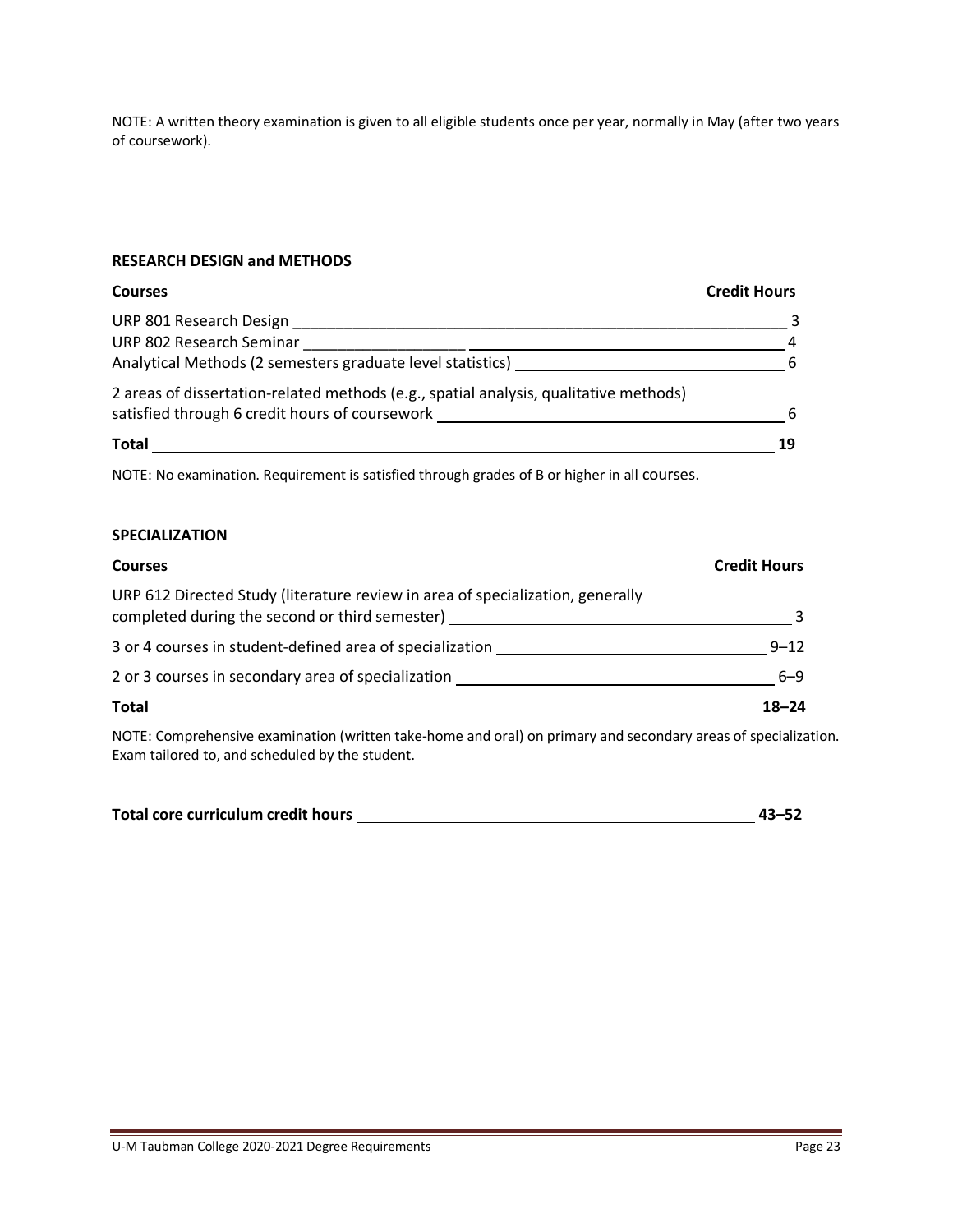# **SECTION IV: ACADEMIC POLICIES AND PROCEDURES**

## **IVA: ACADEMIC POLICIES FOR STUDENTS IN RACKHAM GRADUATE SCHOOL**

Students enrolled in the Ph.D. in Architecture, Master of Science, or the Urban and Regional Planning Program (Master of Urban and Regional Planning, Ph.D. in Urban and Regional Planning) must refer to the Rackham Graduate School online publications for the most up-to-date information on admission, programs of study, courses, fees and expenses, financial support, academic standards, and various other policies at the web address below:

Office of Admissions Horace H. Rackham School of Graduate Studies The University of Michigan 106 Rackham Building 915 E. Washington Street Ann Arbor, MI 48109-1070 Phone: (734) 764-8129 Fax: (734) 647-7740 Email: rackadmis@umich.edu Web[: http://www.rackham.umich.edu/current-students/policies](http://www.rackham.umich.edu/current-students/policies)

## **IVB: TAUBMAN COLLEGE ACADEMIC POLICIES: GENERAL INFORMATION**

The following information (Section IVB through Section IVF) on academic policies and procedures specifically pertains to students enrolled in the Bachelor of Science in Architecture Degree through the Master of Architecture Degree and the Master of Urban Design Degree.

<http://taubmancollege.umich.edu/architecture/students/non-rackham-policies>

#### **Admission**

Admission requirements and procedures are described on the Taubman College of Architecture and Urban Planning website. Please visit<http://taubmancollege.umich.edu/architecture/admissions/apply/> for more information.

#### **Readmission**

Students returning to the Architecture Program who have not been enrolled for more than 12 months must formally apply for readmission. Inquiries should be directed to:

Architecture Admissions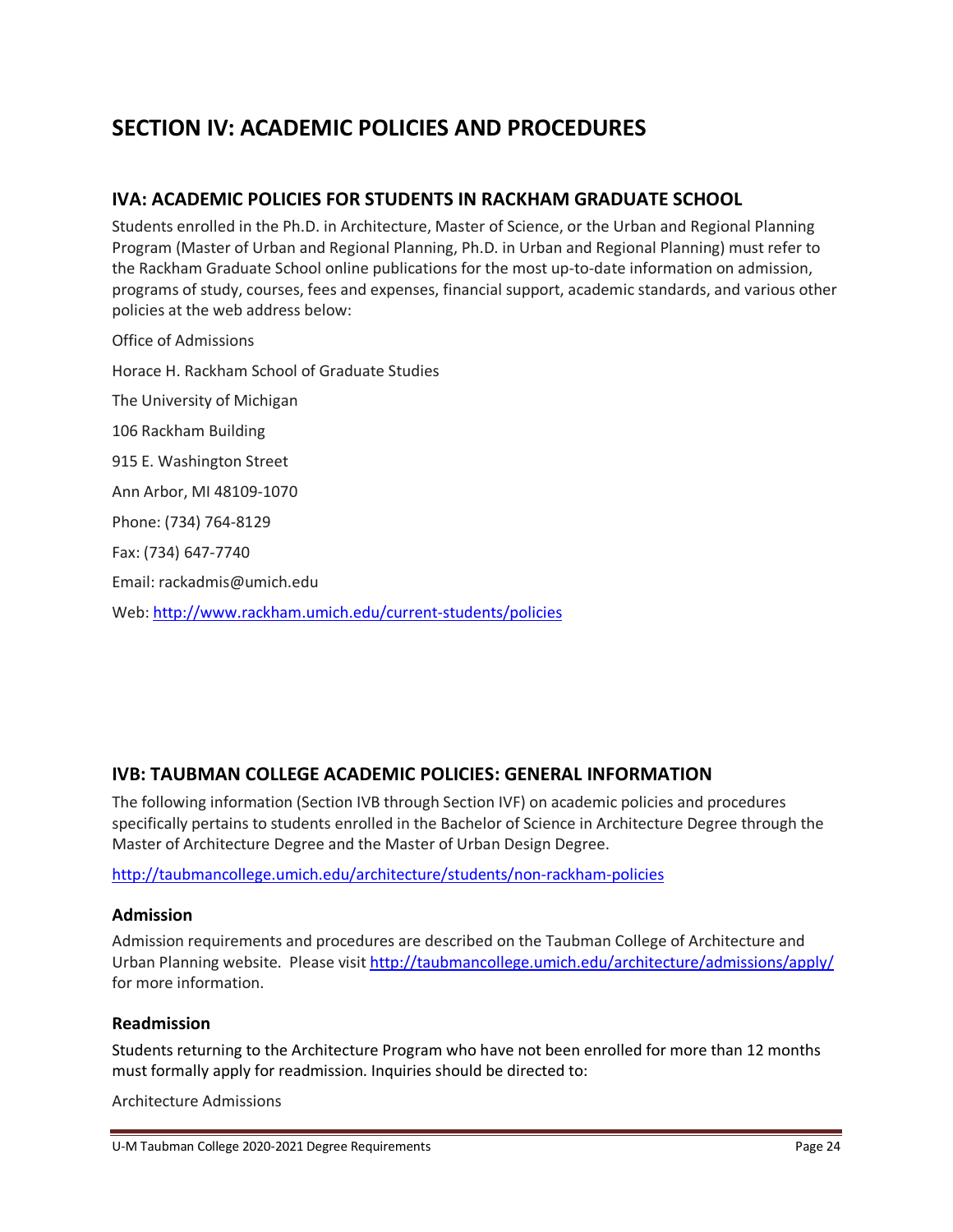2000 Bonisteel Boulevard Ann Arbor, MI 48109-2069 Phone: (734) 764-1649 Fax: (734) 763-2322

The application for readmission should be filed no later than two months before the beginning of the term of re-enrollment.

### **Orientation**

Taubman College freshman participate in the Office of New Student Programs Orientation. All other Taubman College students are required to attend the Taubman College Orientation prior to the start of classes. It is important that all entering students attend. Students will receive detailed orientation information before the scheduled orientation.

### **Registration**

Students are officially enrolled for a term at the time of registration. Each student completes this registration process by using Wolverine Access, a web-based information system. Students will receive detailed information about registering for courses during the summer before classes begin. Directions for Wolverine Access registration are in the "University of Michigan Schedule of Courses" for a selected term. A late registration fee will be assessed to students who register after the end of the scheduled registration period for any term or program. Please refer to the section on "Fees and Expenses."

#### **Academic Counseling**

The chair of the Architecture Program coordinates academic counseling. Throughout their period of enrollment, students are encouraged to consult with various members of the faculty regarding academic and career goals. Taubman College also has an Academic Advisor who can help with course selection and other needs of the student. Students enrolled in the Master of Architecture Degree are required to have a Program Planning Form, signed by a faculty advisor, on file with the college Registrar. Although faculty and administrators may assist a student in arranging an academic degree, the student is ultimately responsible for meeting all degree requirements.

## **Repeating Courses in the Bachelor of Science in Architecture Degree**

A student must repeat a course that he or she has failed if the course is either a required course or a prerequisite for another course that the student wishes to take.

1. If a student earns a grade below "D" (1.0) in a required course, he or she must repeat the course

2. If a student earns a grade below "D" (1.0) in a course that is a prerequisite for a later course in a sequence, he or she may continue with the next course in the sequence, but must repeat the failed course.

3. If a student earns a grade below "D" (1.0) in a second course (whether consecutive or not) in a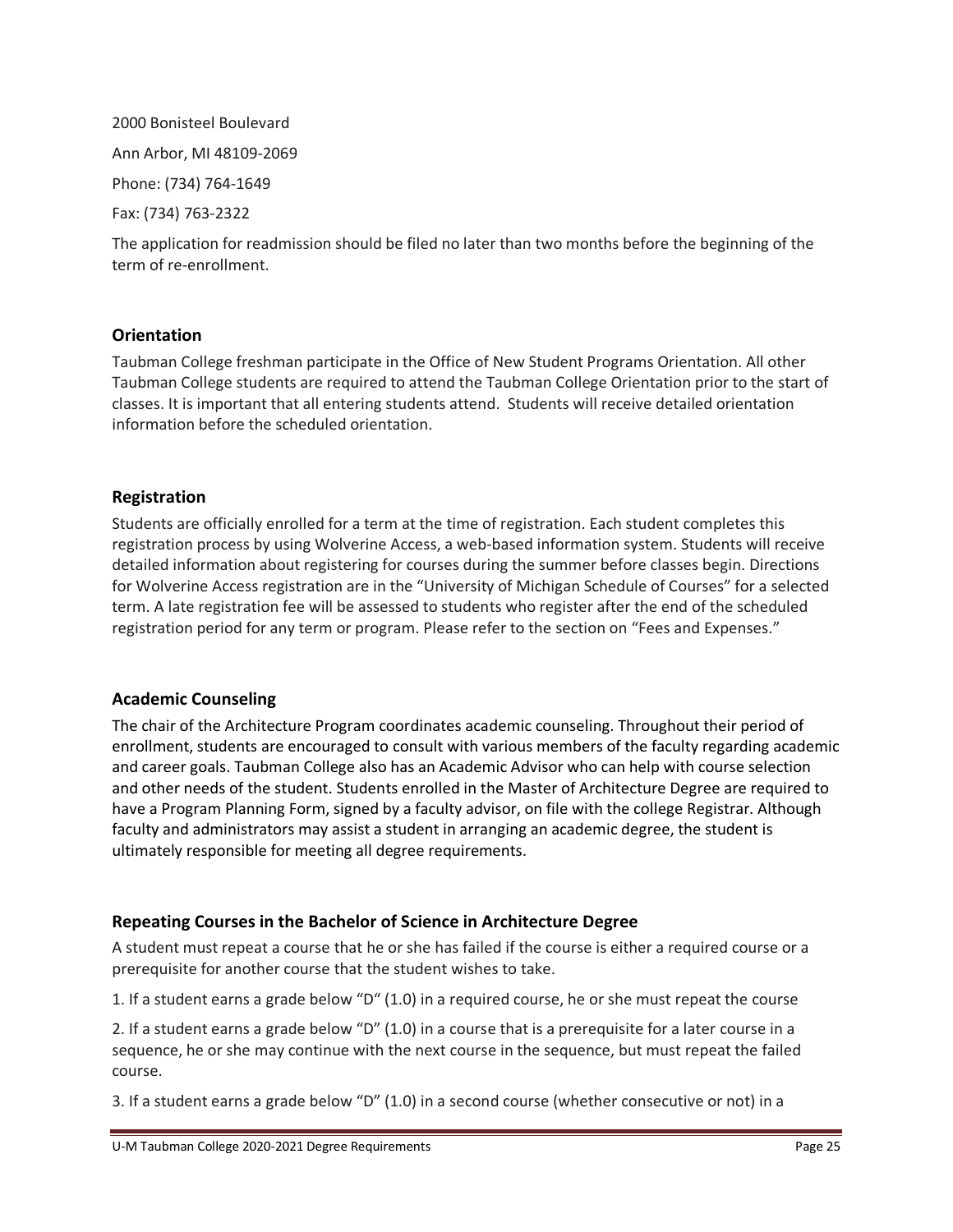sequence, he or she cannot continue with subsequent courses in the sequence until all earlier courses in the sequence have been satisfactorily completed prior to (and not concurrent with) election of the next course in the sequence.

4. If a student withdraws from a required course, he or she must repeat that course in its entirety at a later date. If the course is a prerequisite for a later course in a sequence, the course in which the withdrawal occurred must be satisfactorily completed prior to (and not concurrent with) election of the later course.

5. When a student is required to repeat a course and when, in the interim, the credit hours have changed and/or the course content has changed significantly, the program chair shall determine the extent of the remedial work required.

## **Repeating Courses in the Master of Architecture Degree and Master of Urban Design**

A student must repeat a course that he or she has failed if the course is either a required course or a prerequisite for another course that the student wishes to take.

1. If a student earns a grade below "C-" (1.7) in a required course, he or she must repeat the course

2. If a student earns a grade below "C-" (1.7) in a course that is a prerequisite for a later course in a sequence, he or she may continue with the next course in the sequence, but must repeat the failed course.

3. If a student earns a grade below "C-" (1.7) in a second course (whether consecutive or not) in a sequence, he or she cannot continue with subsequent courses in the sequence until all earlier courses in the sequence have been satisfactorily completed prior to (and not concurrent with) election of the next course in the sequence.

4. If a student withdraws from a required course, he or she must repeat that course in its entirety at a later date. If the course is a prerequisite for a later course in a sequence, the course in which the withdrawal occurred must be satisfactorily completed prior to (and not concurrent with) election of the later course.

5. When a student is required to repeat a course and when, in the interim, the credit hours have changed and/or the course content has changed significantly, the program chair shall determine the extent of the remedial work required.

## **Withdrawal from the Degree**

A student who terminates his or her enrollment during the term is required to officially withdraw. The student is responsible for initiating the withdrawal; he or she should contact the college registrar. Any refund of fees is handled in accordance with University regulations as described in the section on Fees and Expenses.

## **Student Records**

An academic file is maintained by the college for each student. The file contains admission materials, academic records and transcripts, correspondence, etc. The college endorses the university's Policy on Student Records, which meets the standards set forth in the Family Educational Rights and Privacy Act of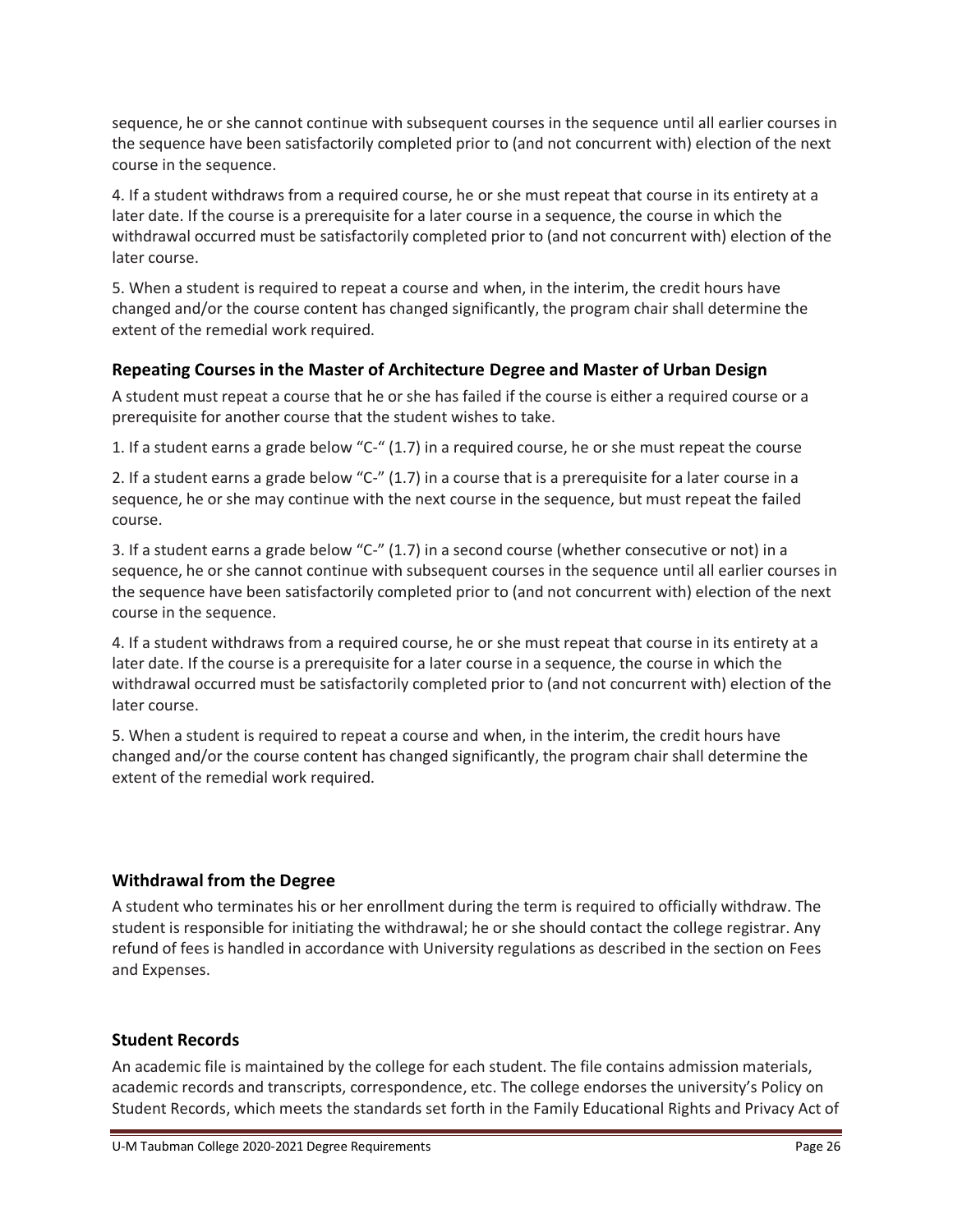1974. Each student has the right to examine all materials in his or her file, except as prohibited by the above policies.

The college registrar and the administrative officers of the college, or their appointed representatives, shall have direct access to all records. All other persons, including faculty, may have access to portions of a student's record only when so authorized by the student.

## **Joint/Dual Degrees**

Students wishing to pursue a dual degree other than those described are advised to contact the College Registrar. Requests are approved on an individual basis.

### **Retention of Student Work**

The faculty reserves the right to retain examples of student work, done in conjunction with class assignments, for purposes of illustration, instruction, and exhibition.

## **College Use of Digital Media**

The college may record/capture video, audio, and/or images of students and student work during regular college activities (i.e. class sessions, lectures, exhibits, studio critiques, group meetings, etc.). These media may be made available in various forms to descript and/or promote college activities and programs in a variety of ways consistent with the mission of the college and university.

## **IVC: TAUBMAN COLLEGE ACADEMIC POLICIES: COURSE ELECTIONS**

## **General Policy**

Students in the Architecture Program are not required to have election worksheets or drop-add forms signed and stamped by the college registrar, provided they are registering or making changes within the official registration/drop-add period for any given term. Except under extraordinary circumstances, students will not be allowed to drop, add, or modify courses after the official drop-add deadline published in the university's time schedule. Any modifications to course elections after this date are subject to approval from the instructor(s) involved and/or the program chair or the chair's designee.

It is the responsibility of each student to adhere to the college's policies and procedures for course elections as described below. The college registrar reviews the class scheduled of all students to make sure they have complied with policy, but this does not take place until after the drop-add deadline has passed. If a student has not followed the college's policies and procedures, the registrar has the authority to change course elections consistent with the following rules. The student will be notified of such changes. Students should contact the registrar if they have any questions.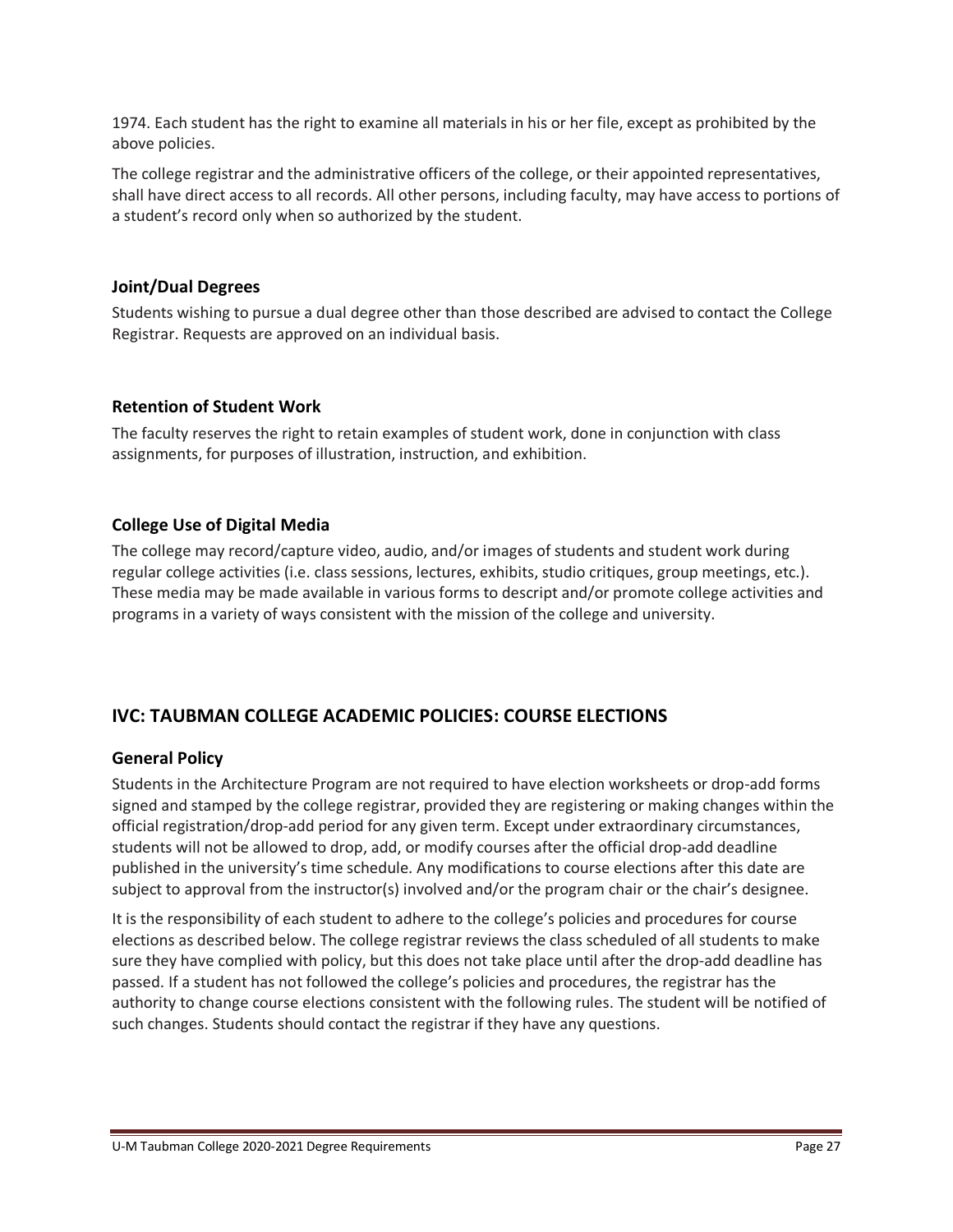## **Dropping and Adding**

Students may drop and/or add courses through the third week of any full term and the second week of any half term. A course officially dropped after this deadline will appear on the academic record with the designation "W" (withdrawal). No credit is awarded toward the degree and grade point averages are not affected. A withdrawal from a course does not result in tuition reimbursement. An unofficial drop is when the student does not complete a course and does not obtain permission for a withdrawal. Unofficial drops are recorded on the academic record as an "ED". Provided the course is taken for a letter grade, an "ED" will be counted as an "E" when calculating grade point averages and no credit is awarded toward the degree.

### **Auditing Courses**

A student may elect or modify a course as an official audit (visit) through the third week of any full term and the second week of any half term. Permission of the instructor (a signature on an election worksheet or drop-add form) is required and regular fees are assessed. A course elected as an official audit will appear on the academic record with the designation "VI," but no credit will be awarded toward the degree and grade point averages are not affected. It is the responsibility of the student to make arrangements with the instructor as to class attendance, assignments, and/or exams to be completed. Unsatisfactory completion of these requirements, as determined by the instructor, will result in an "ED" (unofficial drop) on the academic record. The "ED" will not affect grade point `averages because the course was not elected for a letter grade.

## **Pass/Fail**

A student may elect or modify a course to pass/fail through the third week of a full term and the second week of a half term, but under the following conditions:

- 1. Students in the M.Arch degree may not take courses pass/fail
- 2. Courses offered by Taubman College may not be taken pass/fail

3. Courses taken to fulfill pre-professional requirements for the B.S. degree—art, English, mathematics, physics, digital drawing, humanities, natural sciences, and social sciences—may not be taken pass/fail

- 4. Courses taken as substitutes for required classes may not be taken pass/fail
- 5. English Language Institute courses may not be taken pass/fail
- 6. A maximum of one course per term may be taken on a pass/fail basis

Credit hours for courses satisfactorily completed as pass/fail will apply toward the degree, but grade point averages are not affected. Instructors are not informed of those students taking a course on a pass/fail basis. Instructors report grades as usual and the Office of the Registrar makes the following conversions:

- A through C- is entered on the academic record as "P" (pass) for credit
- D+ through E is entered on the academic record as "F" (fail) for no credit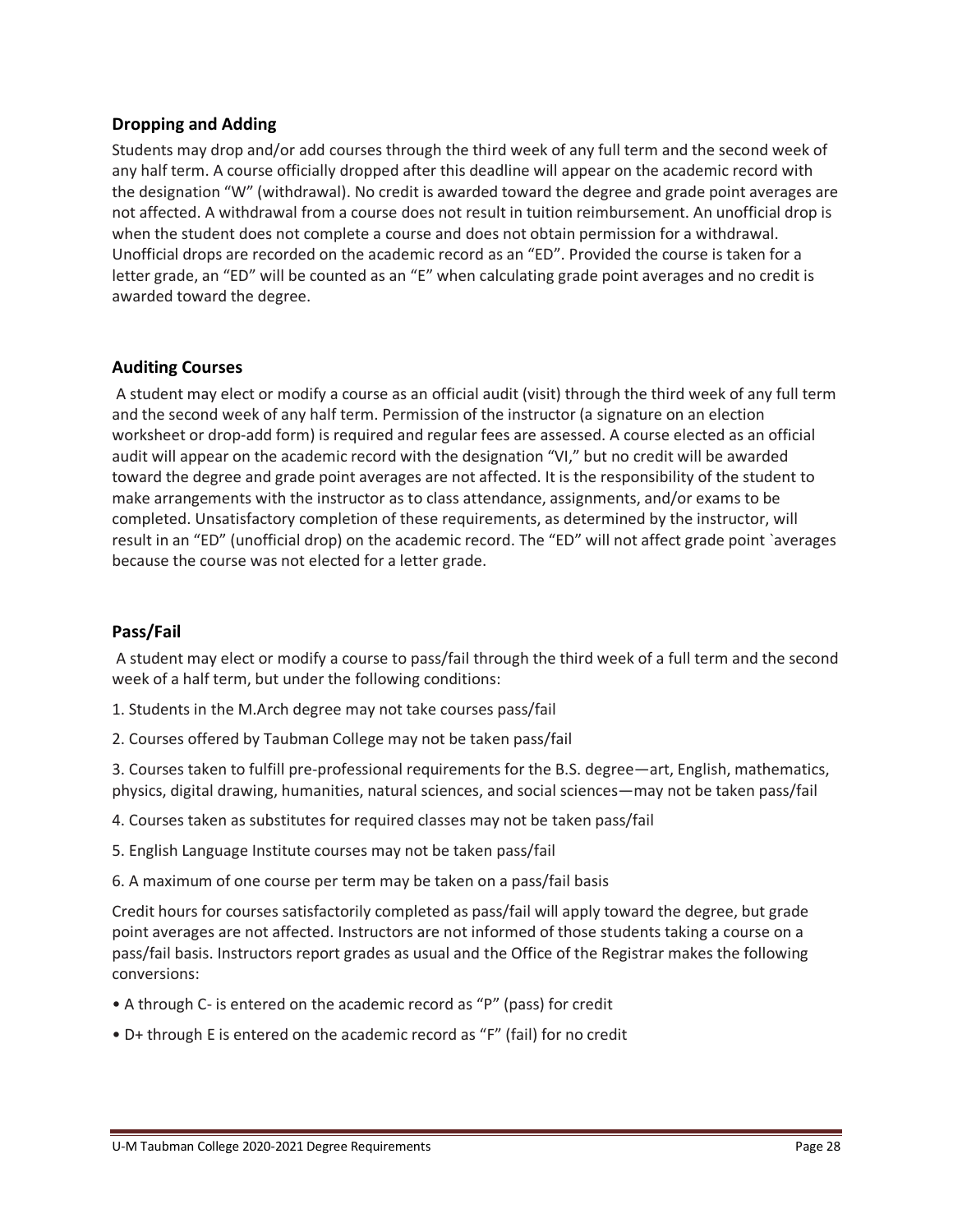## **Architecture Independent Study**

An independent study course is designed by you, the student, in consultation with a faculty member, to investigate an area of field of specialization not normally covered in a regularly scheduled course offering by the department.

Undergraduate students must use Arch 300 or Arch 400 as an independent study number. Permission of the instructor (an override) is required. Graduate students must use Arch 600 (Arch 593 for Architectural History) as an independent study number. Permission of the instructor and approval by the program chair are required. Students should obtain a Tutorial Studies Approval Form from the college registrar. Only one Tutorial Studies course may be elected per term, and no more than 6 credit hours of Tutorial Studies credit may apply toward the M.Arch degree.

## **IVD: Taubman College Academic Policies: Transfer of Credit**

## **Transfer of Credit**

Credit hours approved for transfer from another program, unit, or institution will appear on the student's transcript and will count toward the B.S. degree. Only credit hours, and not grades or honor points, will be posted to the student's record. Requests for transfer of credit should initially be made to the college registrar. In some cases, approval from the program chair is necessary.

Note: In order for course credits from external (non-UM) institutions to be eligible for transfer to the architecture program, students must achieve a grade of C or better in those courses.

## **Undergraduate**

For undergraduate students, credit for academic courses from other units of the university and other institutions is evaluated by the Architecture program. All credit earned in other units of the university, except remedial courses below normal college-level and introductory officer education courses, will transfer.

Credit earned through high school advanced placement exams, conducted nationally by the CollegeBoard, will transfer, provided the scores meet university standards (see www.admissions.umich.edu/drupal/AP-IB-credit. No credit will be awarded for placement exams offered by other departments of the university or by other institutions. Not more than 7 credit hours of nonacademic or technical courses earned at other institutions may be transferred; such credit is evaluated by the Architecture Program.

## **Course Waivers**

A student may petition to receive a course waiver in a course he or she has already completed at another accredited university. The student must submit a waiver request form to the faculty member teaching the course in which he or she is seeking the waiver and submit supporting documentation, including but not limited to course syllabus, assignments, projects, papers, and tests to demonstrate sufficient knowledge of the subject. The granting of a waiver is at the discretion of the individual faculty member. If a student receives a course waiver, he or she has fulfilled that requirement, but no credit hours will be granted. The student will need to register for another course of equal credits in place of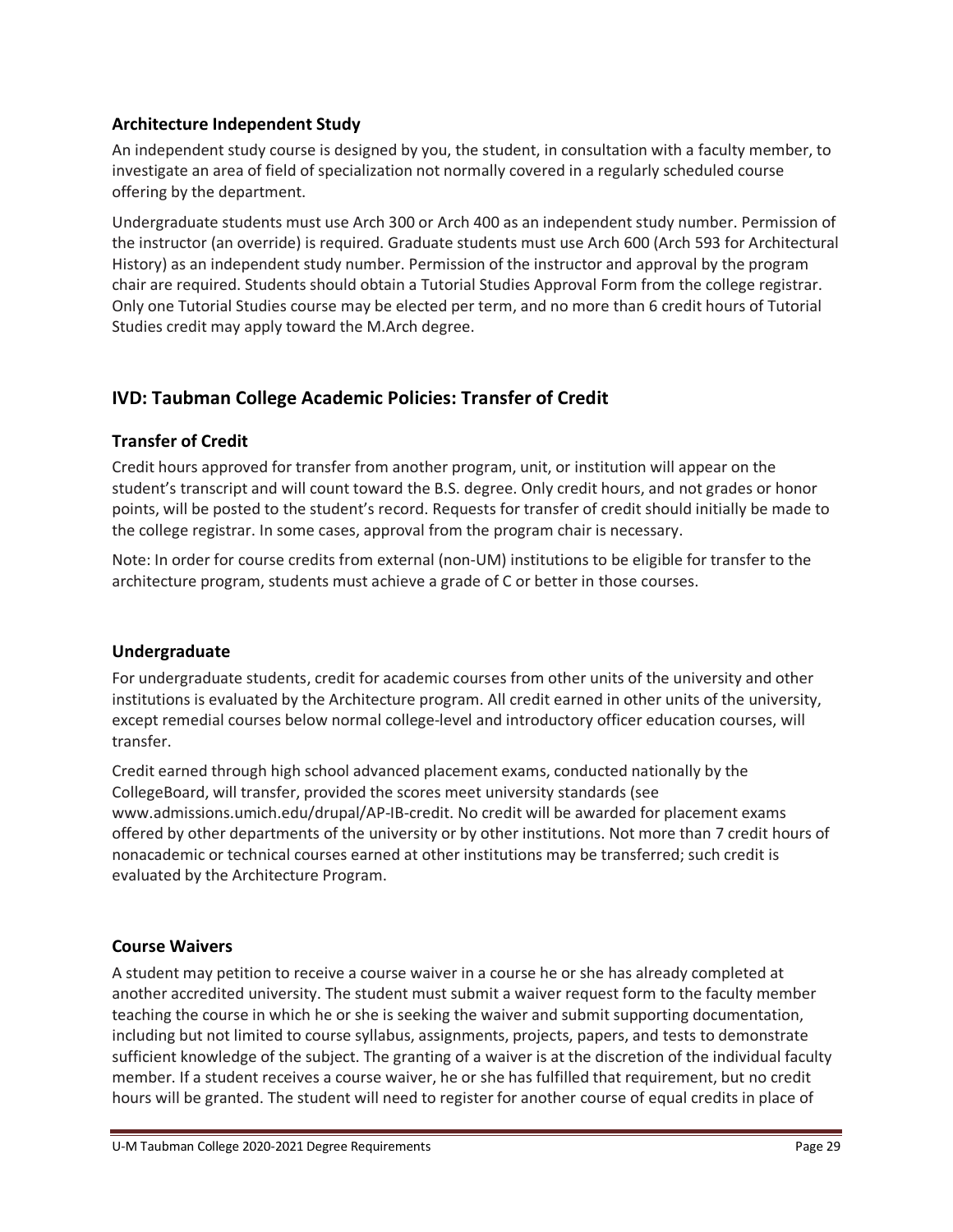the waived course. For graduate students, the selected replacement course should be 500 level or above.

## **IVE: TAUBMAN COLLEGE ACADEMIC POLICIES: GRADING**

#### **Grading**

Course grades are awarded on a letter system, A through E. These letter grades are translated into honor points for each hour of course credit, as follows:

| $A = 4.0$  | $B - 2.7$ | $D+ = 1.3$ |
|------------|-----------|------------|
| $A - 3.7$  | $C + 2.3$ | $D = 1.0$  |
| $B+ = 3.3$ | $C = 2.0$ | $D = 0.7$  |
| $B = 3.0$  | $C - 1.7$ | $E = 0.0$  |

In addition, the following notations are used to indicate unresolved academic situations:

- ED....................unofficial drop
- I.........................incomplete
- NR....................no report from instructor
- X.......................absent from examination
- Y.......................course extends beyond published schedule of term

No honor points are given for courses in which any of these grades are assigned. Students receiving a grade of ED or NR are advised to contact the college Registrar immediately. Students earning grades of I or X are advised to read the section on Incomplete Grades and to contact their instructors immediately.

## **Grade Point Average**

The grade point average (GPA) for a term is calculated by dividing the Michigan honor points (MHP) earned during the term by the number of Michigan semester hours (MSH) elected for the term. The cumulative grade point average is calculated by dividing the total of all Michigan honor points earned during enrollment in the degree by the number of Michigan semester hours elected in that program. The Michigan semester hours to not include credit hours:

- 1. Transferred from another program, unit, or institution
- 2. For courses elected pass/fail or audit
- 3. For professional work experience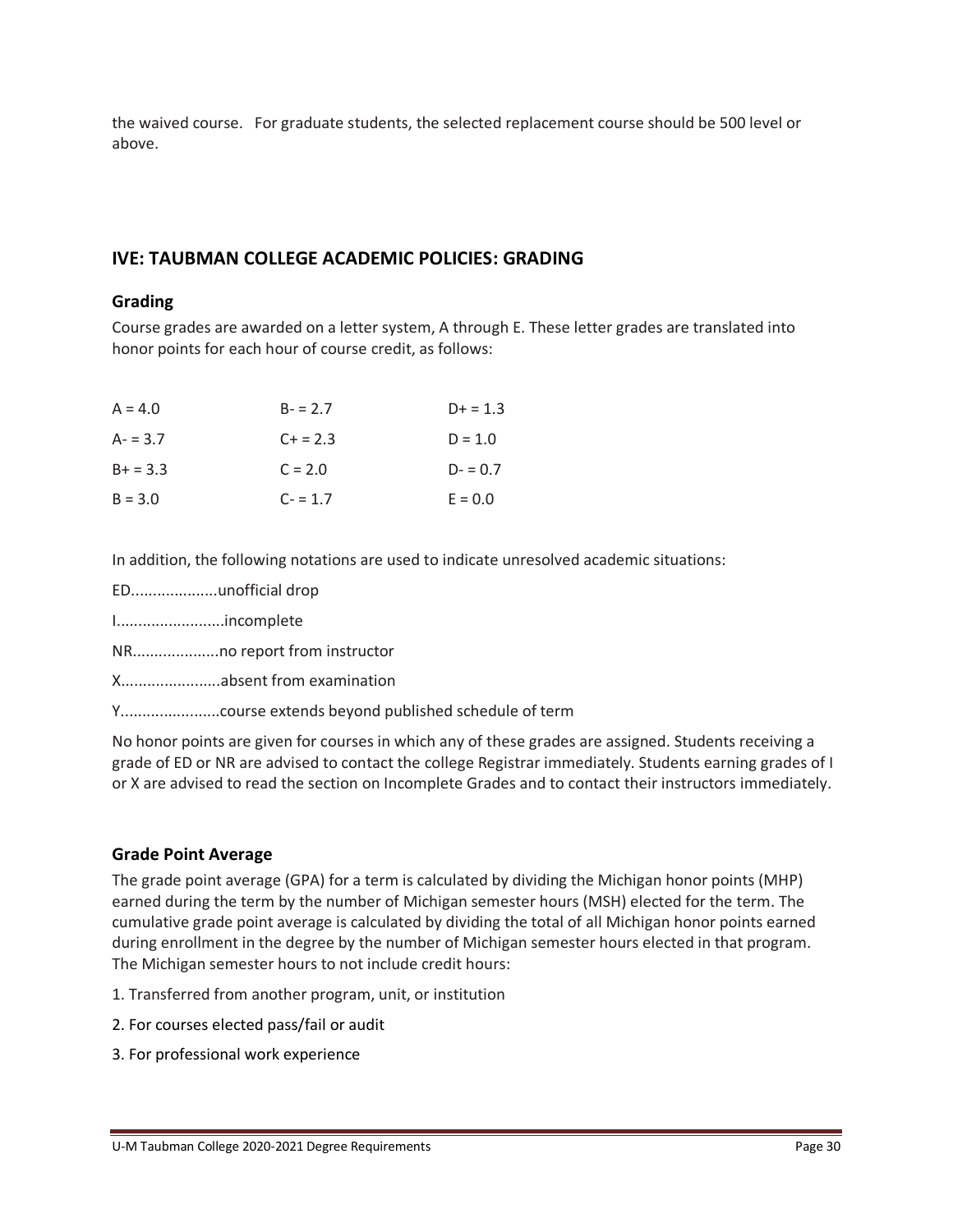## **Term Grades/Transcripts**

Students enrolled on the Ann Arbor campus obtain grades through Wolverine Access on the Web. Grades for the current term will be available as they are entered in the computer system at the end of the term. Official transcripts must be obtained from the Transcript Department within the Office of the Registrar.

## **Incomplete Grades**

When a student is unable to complete the required work for any course because of illness or for other reasons acceptable to the instructor and only when the amount of unfinished work is small, the instructor may report a grade of "I" (incomplete). As soon as a student learns that an "I" grade has been (or will be) reported, he or she shall immediately contact the instructor. The instructor shall explain to the student the work that must be made up and shall set a time period for its completion within the limits described below. A final grade must be submitted to the Registrar within two months following the last day of classes of the term in which the "I" grade was earned. This deadline may be extended for just cause provided the instructor files a time extension form with the Registrar prior to the two-month deadline. No extension will be granted beyond the last day of classes of the first full term (fall, winter or spring/summer) following the term in which the "I" grade was earned, unless such an extension is approved by the Program Chair. If the final grade is not submitted prior to the two month (or extended) deadline, the "I" grade will lapse to an "E."

## **Good Standing**

To be in good standing in the undergraduate degree, a student must have a GPA of at least 2.0 for the term just concluded and a cumulative GPA of at least 2.0. To be in good standing in the graduate degree, a student must have a GPA of at least 3.0 for the term just concluded and a cumulative GPA of at least 3.0.

## **IVF: TAUBMAN COLLEGE ACADEMIC POLICIES: GRADUATE ARCHITECTURE HONORS**

Those students in the Master of Architecture or Master of Urban Design degree programs earning a cumulative GPA in the top 5% of their graduating class shall graduate with high distinction; students earning a GPA in the top 5%-10% of the class shall graduate with distinction. These honors will be entered on the student's transcript and diploma.

## **IVG: TAUBMAN COLLEGE ACADEMIC POLICIES: ACADEMIC DISCIPLINE**

## **Definition of Academic Discipline**

Any student not in good standing is on academic discipline under one of the following categories: Action pending, probation, further enrollment withheld or reinstated on Probation. As soon as possible after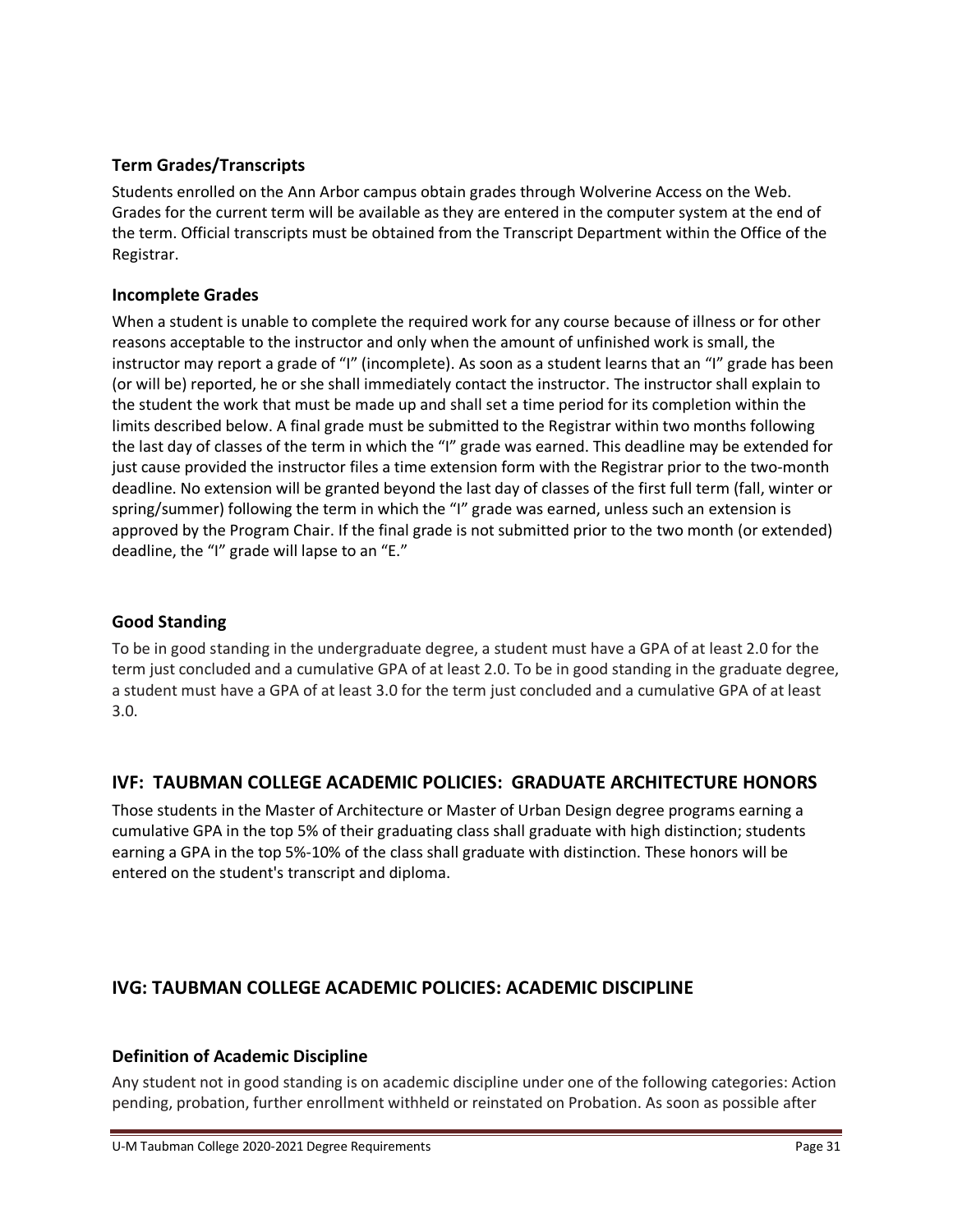the college receives the transcripts, all students on academic discipline will be notified of their status. Each student so notified should contact the college registrar immediately. For students on academic discipline, the program chair (or chair's designee) has the right and responsibility to approve course elections and changes, to require the election of specific courses and to establish a maximum or minimum number of courses and credit hours. The final responsibility for the administration of matters related to academic discipline rests with the committee on academic standing. All actions of academic discipline are entered on, and become a permanent part of, the student's academic record; except that when such action results from administrative, faculty, or staff error, the entry will be expunged. As soon as the student corrects all academic deficiencies, record clear is noted on the transcript, and the student is again in good standing.

In this policy on academic discipline, term, except as modified, refers to either a full term or a half term. When a student elects less than 6 credit hours in a term, his or her academic status will normally be determined by counting the current term and the preceding term as a single combined term; except that if this totals more than 20 credit hours, the status will normally be determined by counting the current term and the following term as a single combined term.

## **Action Pending**

Action pending is assigned when the academic record of a student not on probation or reinstated on probation is incomplete (grades of ED, I, NR, or X) for the term just concluded, and when failure to correct this deficiency will result in a term GPA and/or cumulative GPA below 2.0 (undergraduate)/3.0 (graduate). Action pending is assigned only for the two-month period permitted for finishing incomplete work. At the end of this makeup period, the student's academic record will be reviewed again and a status of either good standing or probation will be assigned, except that further enrollment withheld may be invoked in cases of extremely poor academic performance.

#### **Probation**

Probation is assigned when a student not already on probation or reinstated on probation has a deficiency of:

1. Less than 10 honor points below a 2.0 (undergraduate)/3.0 (graduate) for the full term just concluded

2. Less than 5 honor points below a 2.0 (undergraduate)/3.0 (graduate) for the half term just concluded

3. Below a cumulative 2.0 (undergraduate)/3.0 (graduate) GPA Probation is assigned for a period of one term only, during which the student is required to:

1. Earn at least a 2.0 (undergraduate)/3.0 (graduate) GPA for that term

2. Raise his or her cumulative GPA to at least 2.0 (undergraduate)/3.0 (graduate)

3. Meet any other special conditions of the probation

If a student satisfies all requirements of the Probation, he or she is again in good standing. If a student fails to satisfy all of these requirements, a status of further enrollment withheld is assigned. The student may not continue in the degree unless he or she successfully appeals that action.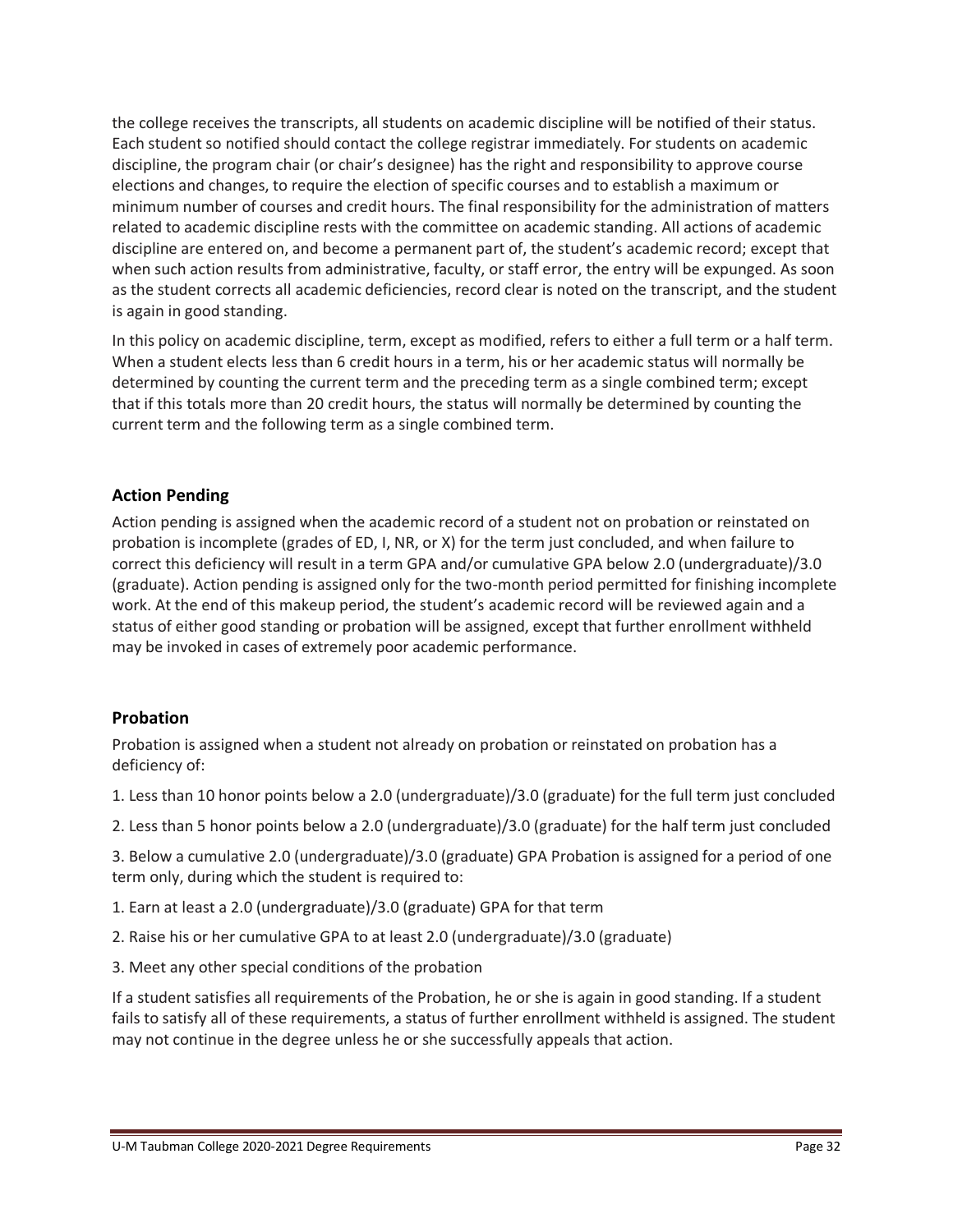## **Further Enrollment Withheld**

Further enrollment withheld is assigned when a student is in severe academic difficulty. Specifically, one of the following:

1. If the term GPA, the cumulative GPA, or any combination thereof is below 2.0

(undergraduate)/3.0 (graduate) for two successive terms.

2. If there is a deficiency of 10 or more honor points below either a 2.0 (undergraduate)/3.0 (graduate) full term GPA or cumulative GPA

3. If there is a deficiency of 5 or more honor points below either a 2.0 (undergraduate)/3.0 (graduate) half term GPA

4. If there is lack of reasonable progress toward a degree

5. If a student on probation or reinstated on probation fails to meet all requirements of the probation

When further enrollment is withheld and if the student is not already on Reinstated on Probation, he or she has the privilege of appealing the action, in accordance with procedures established by the committee on academic standing. The student will be required to explain in writing the particular reasons for the low academic performance and to present a compelling argument why continuing enrollment or readmission should be permitted. Each case will be carefully considered on its own merits. If the committee on academic standing approves the appeal, the student is reinstated on probation. If the committee denies the appeal, the student is prohibited from enrolling in the college normally for at least two full terms, and the status of further enrollment withheld continues in effect. During the last term of the required disenrollment period, the student may petition for reinstatement by presenting evidence that, during this period, he or she has taken steps to substantially improve his or her chances for academic success in the remainder of the degree. If the committee approves this petition, the student is reinstated on probation.

#### **Reinstated on Probation**

Reinstated on probation is assigned following a student's successful appeal, or subsequent petition, of further enrollment withheld. Reinstated on probation is assigned for a period of one term only during which the student is required to:

1. Earn at least a 2.0 (undergraduate)/3.0 (graduate) GPA for the term, unless a higher GPA is prescribed by the committee on academic standing

2. Raise his or her cumulative GPA to a level prescribed by the committee on academic standing

3. Meet any other special conditions of the probationary reinstatement

If a student satisfies all requirements of the probationary reinstatement and has a cumulative GPA of at least 2.0 (undergraduate)/3.0 (graduate), he or she is again in good standing. If a student satisfies all conditions of the probationary reinstatement except that the cumulative GPA is still below 2.0 (undergraduate)/3.0 (graduate), he or she is on probation. If a student fails to satisfy the requirements of the probationary reinstatement, further enrollment is automatically withheld and further appeal for continuing enrollment is not permitted.